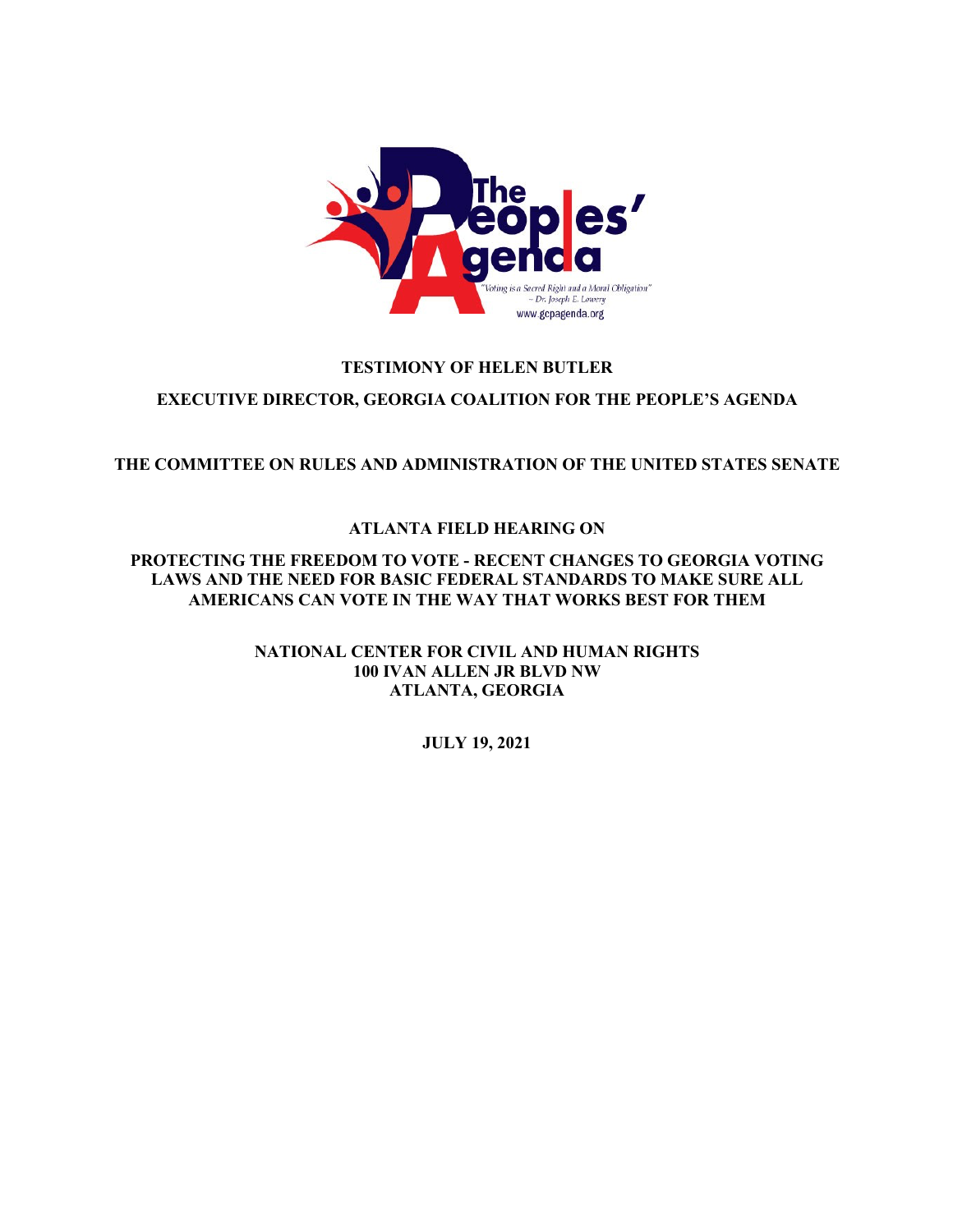#### **I. Introduction**

Chairwoman Klobuchar, Ranking Member Blunt, and Members of the Committee, my name is Helen Butler and I am the Executive Director of the Georgia Coalition for the People's Agenda ("PEOPLE'S AGENDA").

The PEOPLE'S AGENDA is a non-partisan, non-profit organization founded by the late Reverend Dr. Joseph E. Lowery and it is comprised of a coalition of representatives from civil rights, human rights, peace and justice organizations, and concerned citizens of the State of Georgia. The PEOPLE'S AGENDA is based in the greater Atlanta metro area, but we have members located throughout the entire State of Georgia who help to advance our mission and achieve our organizational goals.

Our mission seeks to improve the quality of governance in Georgia, create a more informed and active electorate, and ensure responsive and accountable elected officials. A significant focus of our work is on voter empowerment and ensuring equal access to the ballot for eligible Georgians of color and under-represented communities. Our voter empowerment work includes providing voter registration assistance with a focus on education and mobilization, at Historically Black Colleges and Universities (HBCUs), high schools, naturalization ceremonies, and community events, conducting town hall meetings and candidate forums to provide opportunities to learn about candidate positions and engage in dialogues, operating a "Get Out the Vote" campaign in central locations throughout the state to encourage voter turnout, running our Election Protection Project which informs voters of their rights and provides immediate relief for problems encountered on or before Election Day, and managing our "Vote Connection Center" which provides training and technical assistance to nonprofit organizations and individuals through effective issue campaign organizing and civic engagement.

The PEOPLE'S AGENDA has always been dedicated to fighting for the voting rights of Georgia's citizens through public education, training, advocacy, and litigation. We have been forced to spend even more time and resources fighting discriminatory voting laws, policies, and practices at the state and local levels in the wake of the Supreme Court's 2013 decision in *Shelby County v. Holder* due to the lack of the preclearance process and consequent loss of advance notice of voting changes that discriminate against Black voters and other voters of color.

And with the recent enactment of Georgia's omnibus voter suppression law, SB 202, and other bills during the 2021 legislative session that threaten free and fair elections in the state, the PEOPLE'S AGENDA will be forced to divert its limited resources to helping voters navigate the new, burdensome and arbitrary changes to mail voting, early voting, absentee ballot drop boxes, the criminalization of providing water to voters waiting in line to vote, and responding to unprecedented attacks on County Boards of Election and the Secretary of State by the majority party in the Georgia General Assembly, as well as other changes to voting and election procedures that are now in effect.

Today, I will speak to you about the recent changes to Georgia voting laws and other practices negatively impacting Georgia's Black voters and other voters of color that urgently require the enactment of basic federal voting standards to make sure all eligible Americans can vote in the way that works best for them, protect Black voters and other voters of color from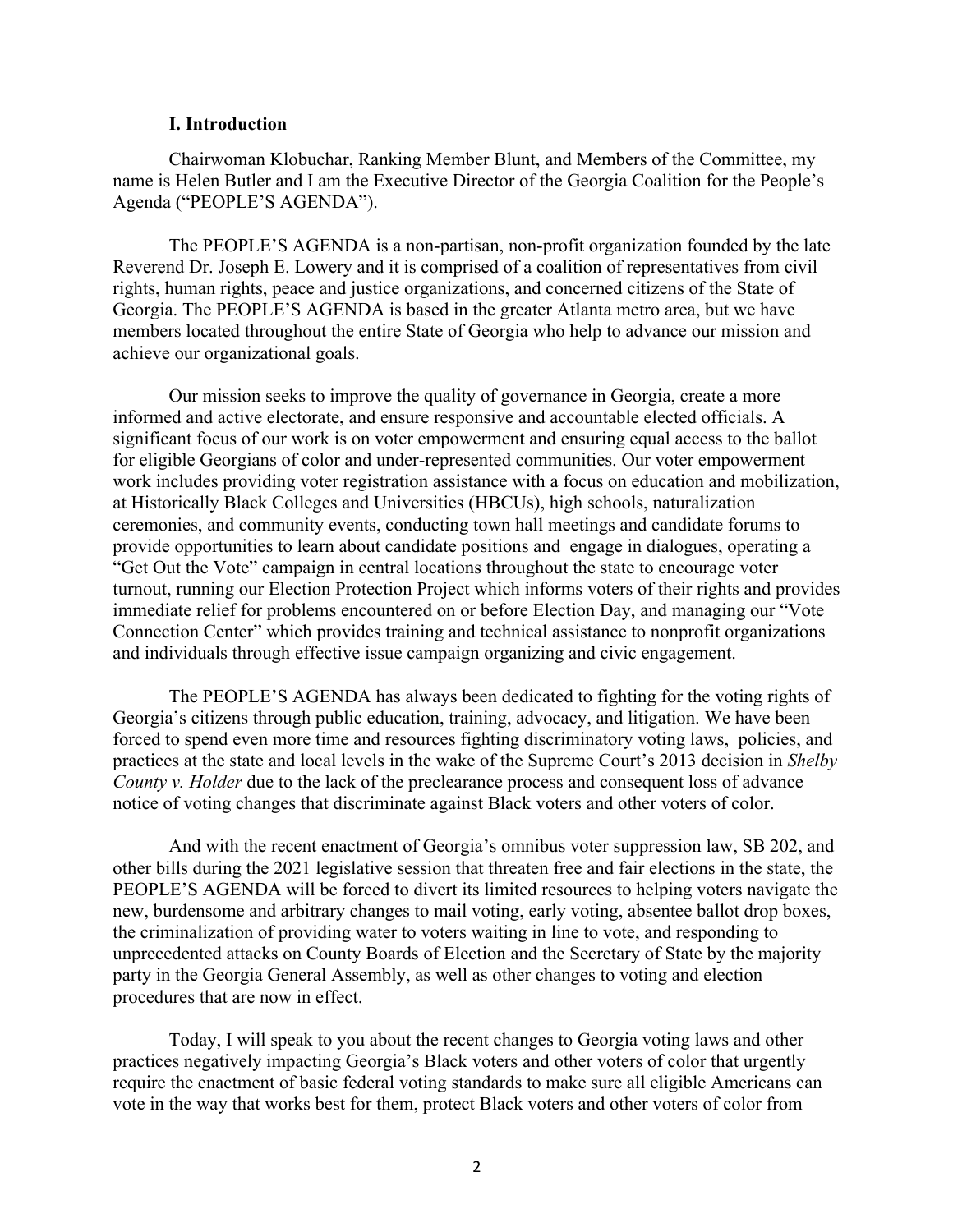discriminatory barriers to the ballot box, and ensure that ballots cast by eligible voters are not tossed aside because of undue pressure on election officials by candidates or other partisans.

# **II. Georgia's New Omnibus Voter Suppression Law - Senate Bill 202**

In the last two decades, the Georgia electorate has undergone significant demographic changes, with increases in the percentage of Black Georgians and other Georgians of color registering to vote, participating in elections, and utilizing mail voting and early voting for casting their ballots. As demonstrated by election analyses, Georgia's Black voters and voters of color usually provide strong support to Democratic candidates. These demographic changes and voting patterns have resulted in corresponding political changes in the state, including during the 2020 election cycle when Georgia elected its first Democratic presidential candidate since 1996, Joseph R. Biden, and its first Black United States Senator, Reverend Raphael Warnock.

Instead of welcoming the increasing diversity of Georgia's electorate and respecting the votes cast by Black voters and other voters of color, the immediate response by conservative members in the Georgia General Assembly to these political changes has been to enact new laws during the 2021 legislative session which are aimed at suppressing the votes of Black and Brown Georgians and which give the majority party in the state legislature the unprecedented power to undermine the state's free and fair elections by taking over County Boards of Election, suspending county supervisors of election, replacing the Secretary of State as a voting member on the State Election Board with a fifth member chosen by the majority party in the legislature, and reconstituting County Boards of Election to purge Black Board Members in order to achieve partisan ends.

These new changes came on the heels of unprecedented efforts by the former president and his allies to overturn the presidential election results in Georgia and in other battleground states based upon patently false assertions of widespread voter fraud - which were particularly aimed at jurisdictions having large populations of Black and Brown voters, such as Georgia in general and Fulton County in particular - and false claims that the state's Dominion voting machines flipped votes for President Trump to Joe Biden.

Notwithstanding the fact that Georgia Secretary of State Brad Raffensperger, and Gabriel Sterling, Georgia's voting systems implementation manager, repeatedly rejected the notion that there had been widespread voter fraud in the 2020 election cycle or that Georgia's new Dominion voting machine system had switched votes from President Trump to Joe Biden following audits and hand counts of the ballots, $<sup>1</sup>$  the former president and his allies nevertheless</sup> kept up pressure on the Secretary of State to reverse the results of the presidential election in

<sup>1</sup> David Wickert and Greg Bluestein, *Georgia election chief to Trump: Drop the fraud allegations*, Atlanta Journal-Constitution, December 2, 2020 (available online at: https://www.ajc.com/politics/election/georgia-election-chief-totrump-drop-the-fraud-allegations/PDNVA3RTQJC5XG5O5QYQ6ZG5MY/).; Alison Durkee, *Georgia Election Official: No Voter Fraud In Runoffs Except In Trump's 'Fertile Mind,'* Forbes, January 26, 2021 (available online at: https://www.forbes.com/sites/alisondurkee/2021/01/06/georgia-election-official-no-voter-fraud-in-runoffsexcept-in-trump-fertile-mind/?sh=521736b2424a); *Georgia Election Audit Completed: Biden Victory, Finds No Widespread Fraud*, CBS Atlanta, November 20, 2020; (available online at:

https://atlanta.cbslocal.com/2020/11/20/georgia-election-audit-completed-biden-victory-finds-no-widespread-fraud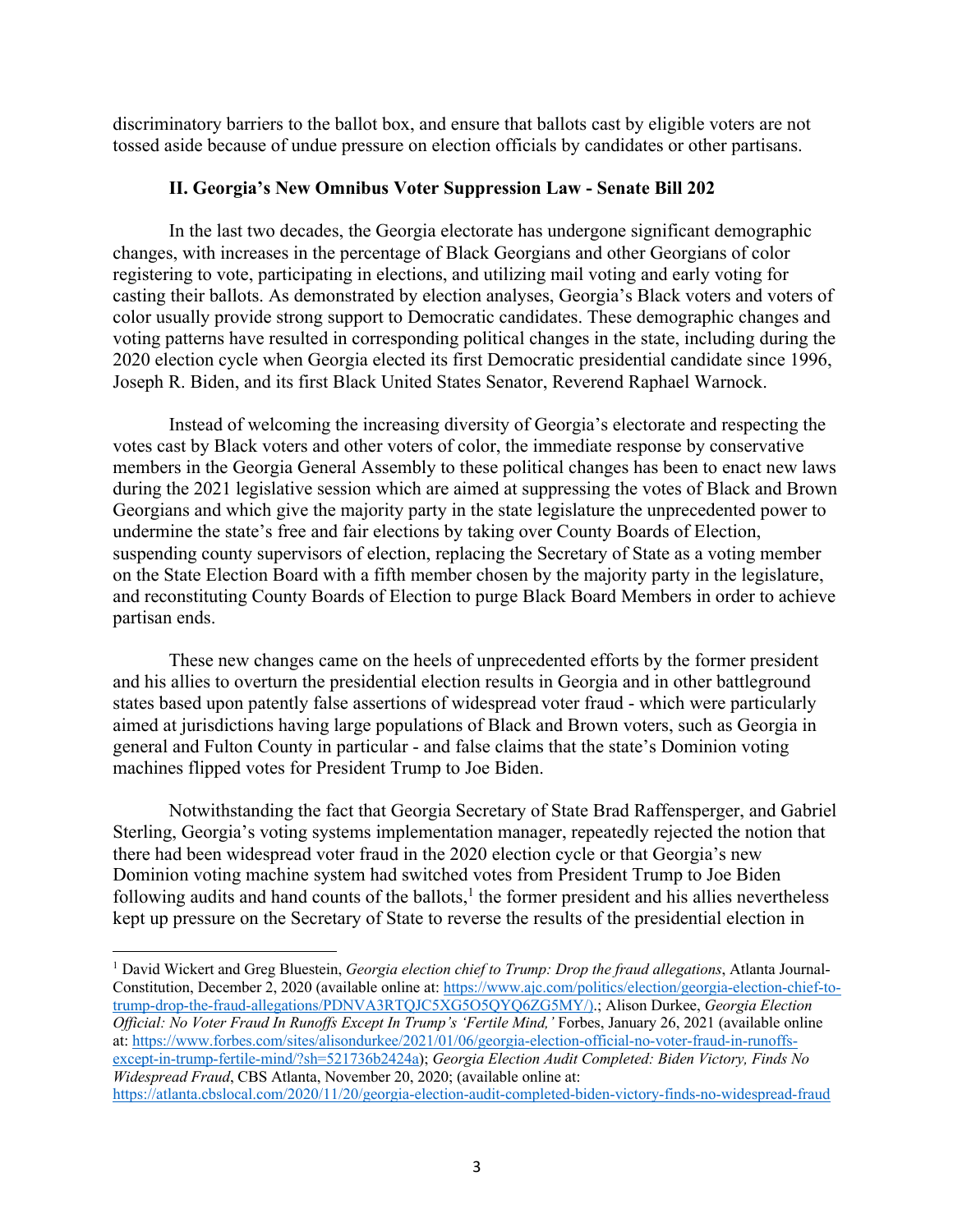Georgia. These efforts included the former president making a phone call to Georgia's Secretary of State pressuring him to "find the votes" to overturn Georgia's presidential election in his favor.<sup>2</sup> The former president's personal attorney, Rudolph Giuliani, and other allies also presented false and misleading claims of massive voter fraud and election machines flipping votes in testimony before Georgia General Assembly committees prior to the formal commencement of the 2021 legislative session.<sup>3</sup> Giuliani was subsequently suspended from practicing law in New York and in the District of Columbia, in part, because of demonstrably false and misleading statements about 2020 election results in Georgia and other battleground states.<sup>4</sup>

In the wake of the former president's false claims that the 2020 presidential election had been stolen from him due to massive voter fraud and voting machines flipping votes in Georgia and elsewhere, election officials have faced terrorizing death threats to themselves and their families.<sup>5</sup>

Shortly after Governor Brian Kemp signed SB 202, Georgia's omnibus voter suppression bill into law, Georgia's Republican Lieutenant Governor, Geoff Duncan, told CNN that the law was the fallout from a 10 week misinformation campaign by the former president and his allies, including by his personal attorney, Rudy Giuliani, who "showed up in a couple of committee rooms and spent hours spreading misinformation and sowing doubt across, you know, hours of testimony."6

These bills were rushed through committees, often with little or no time for members of the committees - much less the general public - to review the final versions of the bills before they were voted upon. In fact, in some of the committee hearings, the chair or bill drafters would announce proposed revisions to bills without circulating the amendments in writing for the public and to other legislators so they would be able to evaluate how proposed changes modified the existing language of the bills. This process, with virtually no real transparency nor bipartisan

<sup>2</sup> Michael D. Shear and Stephanie Saul, *Trump, in Taped Call, Pressured Georgia Official to 'Find' Votes to Overturn Election,* New York Times*,*January 3, 2021(available online at: https://www.nytimes.com/2021/01/03/us/politics/trump-raffensperger-call-georgia.html).

<sup>3</sup> Stephen Fowler, *Fact Checking Rudy Giuliani's Grandiose Georgia Election Fraud Claim*, Georgia Public Broadcasting, December 4, 2020 (available online at: https://www.gpb.org/news/2020/12/04/fact-checking-rudygiulianis-grandiose-georgia-election-fraud-claim).

<sup>4</sup> Greg Bluestein, *Court suspends Giuliani's law license, citing his lies about Georgia election fraud*, Atlanta Journal-Constitution, June 24, 2021 (available online at: https://www.ajc.com/politics/politics-blog/court-suspendsgiulianis-law-license-citing-lies-about-georgia-election-fraud/KEIRAIRJYNBYTGFPKJB4ARSZ5Q/); Rachel Weiner, *Rudy Giuliani suspended from practicing law in D.C. court*, Washington Post, July 7, 2021.

<sup>5</sup> Linda So, *Trump-inspired death threats are terrorizing election workers*, Reuters, June 11, 2021 (available online at: https://www.reuters.com/investigates/special-report/usa-trump-georgia-threats/).

<sup>6</sup> Sara Murry, *Georgia's GOP lieutenant governor says Giuliani's false fraud claims helped lead to restrictive voting law,* CNN, April 8, 2021 (online at https://www.cnn.com/2021/04/07/politics/geoff-duncan-voter-fraudcnntv/index.html).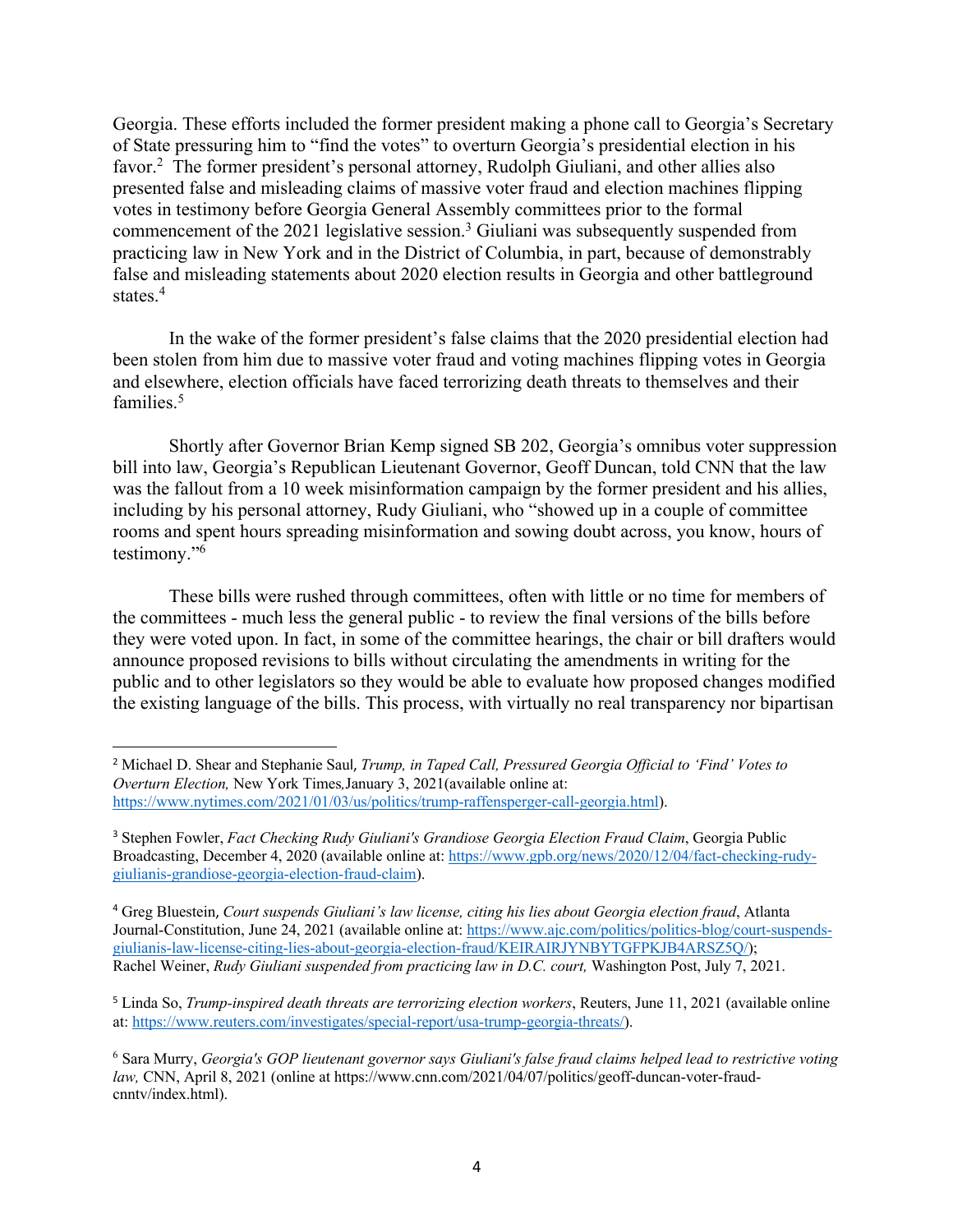support, culminated in the passage of the omnibus voter suppression bill, Senate Bill 202, which was entitled the "Election Integrity Act of 2021" ("SB 202"), on March 25, 2021.7

This bill began as a two-page stand-alone bill which put new restrictions on the sending of absentee ballot applications to voters and subsequently became a 98 page omnibus bill after it crossed over to the House. The very same day the General Assembly passed SB 202, Governor Brian Kemp swiftly signed the bill into law in the presence of six White men<sup>8</sup> in front of a painting of the Callaway Plantation - the site of a former cotton plantation where over one hundred enslaved Black people served its owners.<sup>9</sup> Park Cannon, a Black member of the Georgia House of Representatives, was arrested, handcuffed, and removed from the Capitol by police after knocking on the door to the room where Governor Kemp signed SB 202 into law, in an effort to witness the bill signing. Although she was initially charged with two felonies, the Fulton County District Attorney later declined to prosecute Representative Cannon for any alleged crimes.10

The preamble to SB 202 asserts, among other things, that the overhaul of Georgia's election procedures was deemed necessary by the majority party because some voters have concerns about allegations of rampant voter suppression and allegations of "rampant voter fraud,"11 ignoring that these concerns were sparked by the disinformation campaign by the former president and his allies that the election was "stolen" due to massive voter fraud and voting machines flipping votes. The preamble also asserts the law was designed to "address the lack of elector confidence in the election system," reduce the burden on election officials, and streamline the process of conducting elections by promoting uniformity in voting.<sup>12</sup> The law does nothing of the kind.

Instead, with almost surgical precision, SB 202 targets the methods of voting increasingly used by Black voters and voters of color with arbitrary and unnecessarily burdensome requirements that will disenfranchise voters and potentially expose non-profit civic engagement organizations, such as the PEOPLE'S AGENDA, to large fines and criminal penalties for providing assistance to voters who will now need to navigate the law's complicated procedures.

<sup>11</sup> SB 202, Section 2.

<sup>7</sup> Georgia SB 202 as passed on March 25, 2021 (online at

https://www.legis.ga.gov/api/legislation/document/20212022/201498).

<sup>8</sup> Stephen Fowler, *Kemp Signs 98-Page Omnibus Elections Bill,* Georgia Public Broadcasting, March 25, 2021. (online at https://www.gpb.org/news/2021/03/25/kemp-signs-98-page-omnibus-elections-bill).

<sup>9</sup> Will Bunch, *Georgia governor signed a voter suppression law under a painting of a slave plantation*, Philadelphia Inquirer, March 26, 2021. (online at https://www.inquirer.com/opinion/georgia-governor-brian-kemp-painting-slaveplantation-20210326.html).

<sup>10</sup> Blayne Alexander and Dareh Gregorian, *Ga. lawmaker Cannon won't face prosecution for knocking on gov's door during bill signing*, NBC News, April 7, 2021. (online at https://www.nbcnews.com/politics/elections/ga-lawmakercannon-won-t-face-prosecution-knocking-gov-s-n1263338).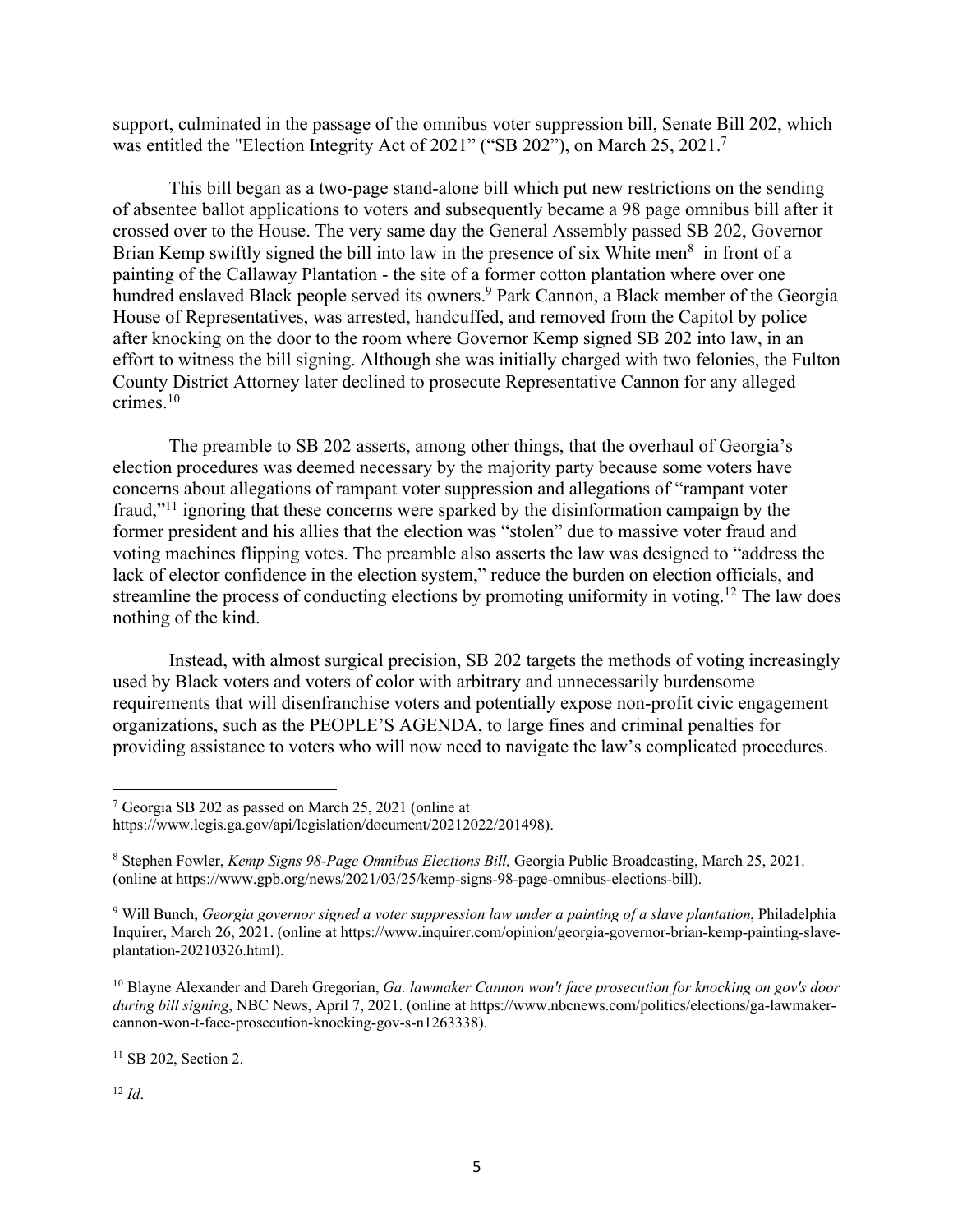SB 202's discriminatory and arbitrary changes include:

(1) Onerous and arbitrary absentee ballot application and ballot ID requirements that weigh more heavily on Black voters, other voters of color, and lower income voters who do not have a Georgia driver's license or state ID number. If a voter does not have a Georgia driver's license or state ID number to put onto their absentee ballot applications, they must include a copy of another form of acceptable ID with the absentee ballot application and, if they do not have a Social Security number, they must also include a copy of the ID when returning the voted ballot. <sup>13</sup> This must be done for *each election* in an election cycle, including each primary, general, special, and runoff election.

Even voters with a "free" Georgia voter ID card, which are issued to voters who do not have a Georgia driver's license or state ID number, cannot escape the requirement of submitting a copy of that ID with their absentee ballot applications for each election in a cycle and, if they do not have a Social Security number, with their voted absentee ballots when returning them to their county registrar.

Low income voters, especially Black and Brown voters who are more likely to be living in poverty than White voters and who have less access to computer technology in their homes to make copies of ID documents for absentee voting, will be disproportionately impacted by the new absentee ballot ID requirements.

This burden is amplified because the law also criminalizes the "handling" of absentee ballot applications by third parties, with few exceptions for those who assist voters in navigating these new requirements, including if they help the voter scan or copy the completed application and ID documents or try to help them fax or email the application and ID documents to election officials.14

If voters without a Georgia driver's license or state ID card do not include copies of alternative ID documents with their absentee ballot applications, the applications will be rejected. If voters, who do not have a Social Security number, fail to provide the copies of the ID documents when they return the voted ballot, they will be required to produce a form of acceptable ID to the county registrar within three days of the election in order for their absentee ballot to count.15

(2) Prohibiting public agencies and public employees from sending unsolicited absentee ballot applications to voters - something that the Georgia Secretary of State did when he sent unsolicited absentee ballot applications to all 6.9 million active Georgia voters ahead

<sup>13</sup> *See* SB 202, Sections 25, 27 and 28.

 $^{14}$  *Id.*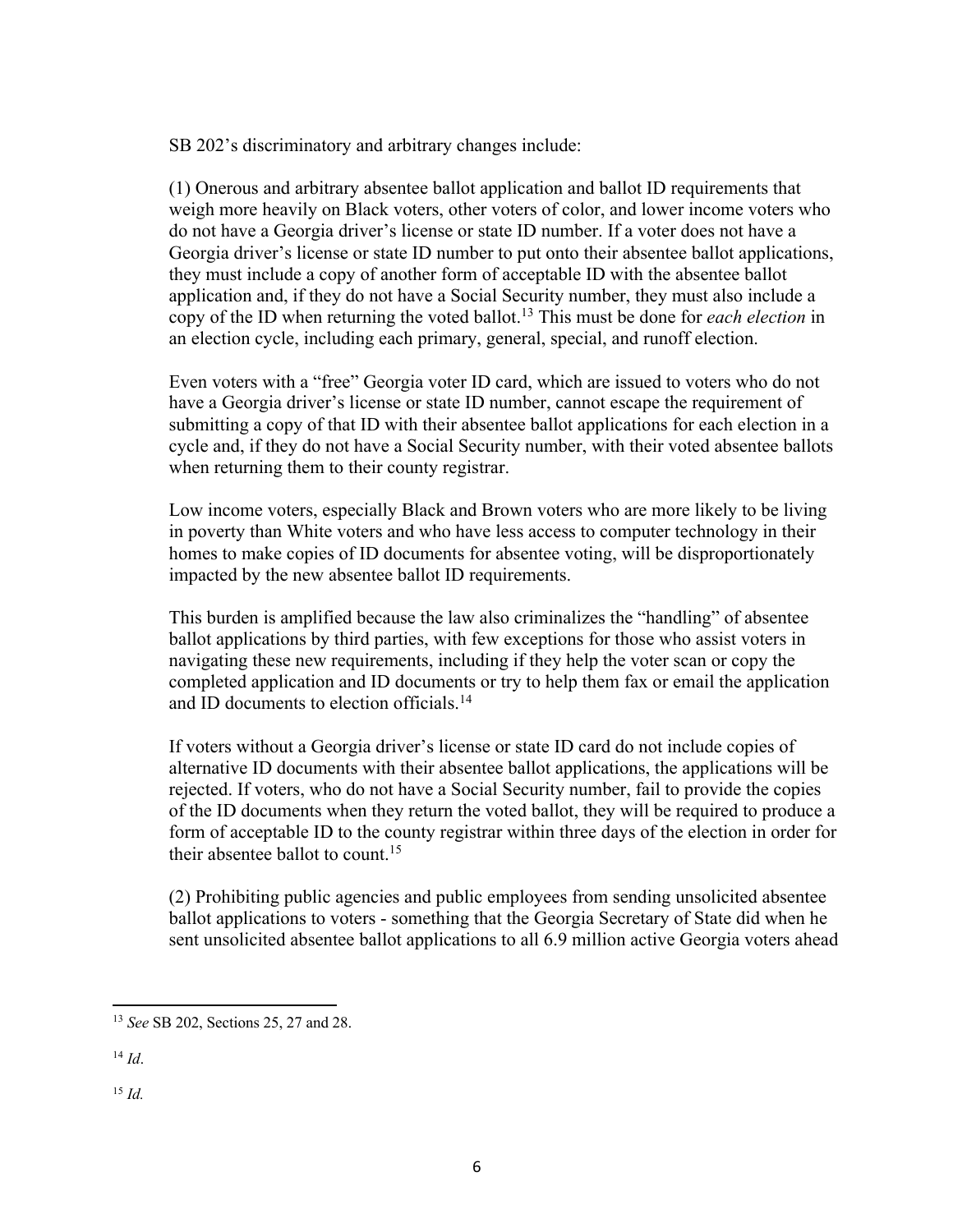of the June 2020 primary elections - and which a number of County Registrars offices did in previous election cycles to encourage absentee voting and voter turnout.<sup>16</sup>

(3) Subjecting private individuals and non-public entities, including the PEOPLE'S AGENDA and other non-profit civic engagement organizations attempting to assist voters with absentee voting, to potentially large fines for sending absentee ballot applications to voters unless they check the Secretary of State's data files in advance to determine whether a voter has already requested an absentee ballot application, returned the application or voted an absentee ballot.<sup>17</sup>

Even if the voter requested an absentee ballot application from their county registrar and it was never received or the voter submitted an application and never received their ballot, the PEOPLE'S AGENDA and other non-profit civic engagement organizations will run the risk of being fined if they send another application to that voter.

The law also requires the PEOPLE'S AGENDA and other groups and individuals to use the official absentee ballot applications from the Secretary of State's office when sending ballot applications to voters, but they must provide a confusing disclaimer that the application was not sent by a public entity or public official.18

(6) Delaying and compressing the time during which a voter can request or submit an absentee ballot and shortening the time when a runoff election takes place to 28 days after the original election, which will consequently and substantially shorten the voter registration and early voting periods for runoff elections.<sup>19</sup> Taken together with the new restrictions on early voting hours, drop box access limited to early voting locations and time, and the new 11 day deadline prior to an election for voters to request absentee ballots, the law will virtually guarantee that voters - especially those who are temporarily outside of the state - will be unable to cast ballots in crucial state and federal runoff elections.

(7) Giving county registrars unfettered discretion to limit early voting hours to 9 a.m. to 5 p.m. and to entirely eliminate Sunday early voting,<sup>20</sup> thereby making it difficult for voters who work, go to school or have other obligations during the work day to be able to access early voting and leading to the elimination of Sunday early voting in some counties despite its popularity with Black voters and other voters of color who conduct "Souls to

<sup>16</sup> *See* SB 202, Section 25.

<sup>17</sup> *Id.*

<sup>19</sup> *See* SB 202, Section 42.

<sup>20</sup> *See* SB 202, Section 28.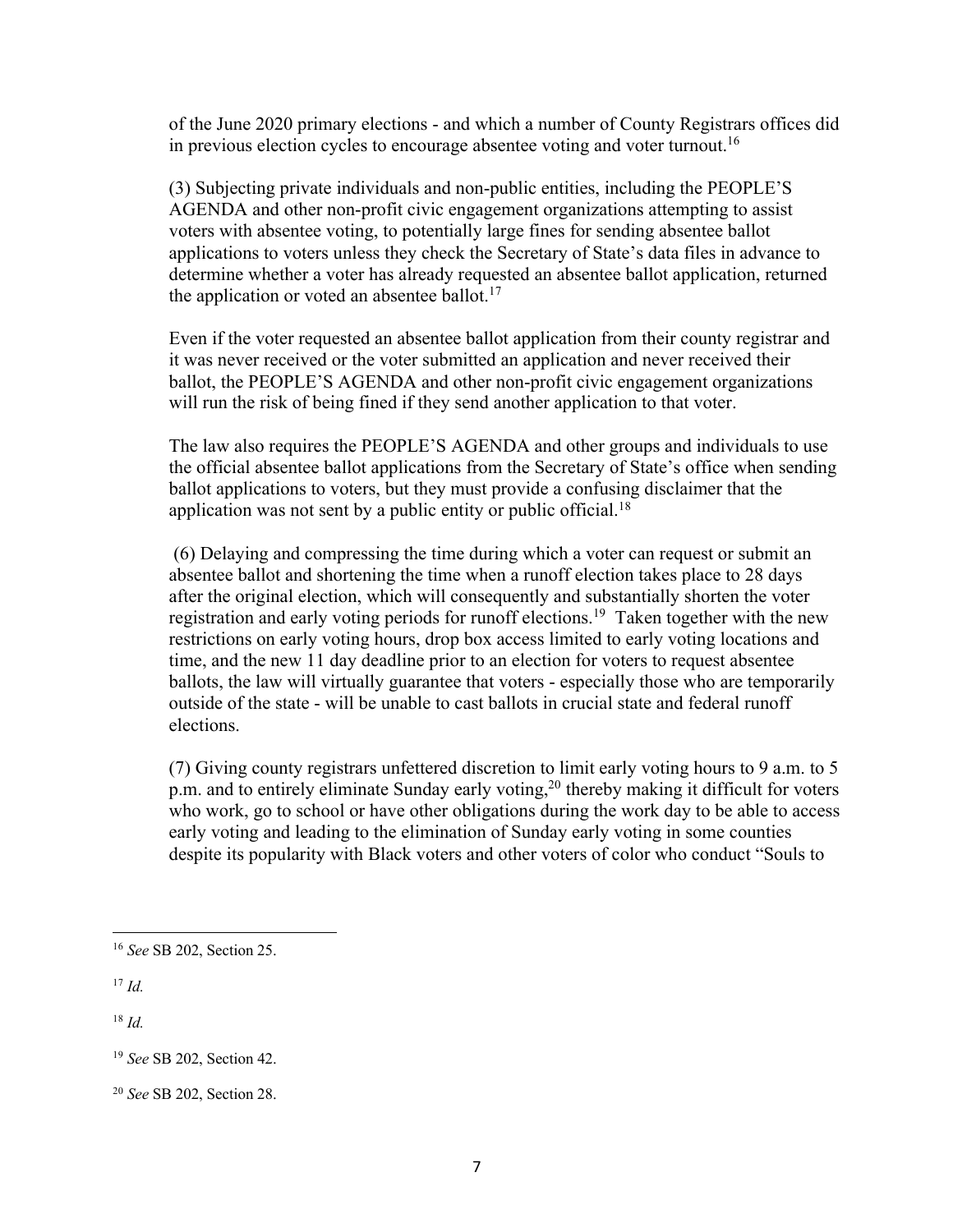the Polls" get out the vote campaigns involving Black Churches and other faith organizations following Sunday services. 21

(8) Severely restricting the number of, and access to, absentee ballot drop boxes, which were heavily used by Georgians in the 2020 election cycle and were a more secure and reliable method of returning absentee by mail ballots than through the USPS mailboxes.

Under the new law, drop boxes must be *inside* early voting locations and will be available only during the days and hours when early voting is taking place, thereby making them unavailable to voters who cannot vote during early voting hours due to work, school, or other obligations during the day. Since early voting ends by the Friday prior to the election, voters will also not have access to drop boxes to return their ballots safely and securely to election officials during the final days preceding an election and on the day of an election when sending ballots via the U.S. mail will not ensure election officials will receive the ballots by close of the polls on Election Day. Additionally, counties are limited to having one drop box per 100,000 registered voters, which substantially limits the total number of drop boxes for each county.<sup>22</sup> This will substantially and negatively impact voters in metro-Atlanta counties who utilized the absentee ballot drop boxes in large numbers during the 2020 election cycle.<sup>23</sup>

(9) Disenfranchising out-of-precinct voters by arbitrarily prohibiting any out-of-precinct voting before 5:00 p.m. on Election Day and allowing only limited out-of-precinct voting after 5:00 p.m. for voters who go to the incorrect polling place in the county where they are registered to vote and swear out an affidavit that they cannot get to their correct polling location before the close of the polls at  $7:00$  p.m.<sup>24</sup> This change penalizes voters who do not receive timely or adequate notification of their polling locations and ignores the fact that Black voters and other voters of color have been disproportionately impacted by polling place closures and changes in the wake of the Shelby County decision that often result in voters going to the wrong polling place on Election Day.<sup>25</sup>

<sup>24</sup> *See* SB 202, Section 34.

 $^{21}$  In 2018, conservatives in the legislature attempted to eliminate Sunday early voting in House Bill 363. However HB 363 died in the wake of negative media attention and advocacy by the PEOPLE'S AGENDA and other civic engagement and civil rights organizations. *See* Kira Lerner, UPDATED: Georgia bill that would eliminate Sunday voting and suppress black turnout fails, Think Progress, March 16, 2018. (online at https://thinkprogress.org/georgia-sunday-voting-cut-9c1c2ffafd18/).

<sup>22</sup> *See* SB 202, Section 26.

<sup>23</sup> Stephen Fowler, Mark Niesse, Sarah Kallis, and Isaiah Poritz, *Absentee Drop Box Use Soared In Democratic Areas Before Voting Law Change*, Georgia Public Broadcasting, July 12, 2021 (online available at: https://www.gpb.org/news/2021/07/12/absentee-drop-box-use-soared-in-democratic-areas-voting-law-change).

<sup>25</sup> Stephen Fowler, *Why Do Nonwhite Georgia Voters Have To Wait In Line For Hours? Too Few Polling Places,*  Georgia Public Broadcasting, October 17, 2020. (online at https://www.npr.org/2020/10/17/924527679/why-dononwhite-georgia-voters-have-to-wait-in-line-for-hours-too-few-polling-pl).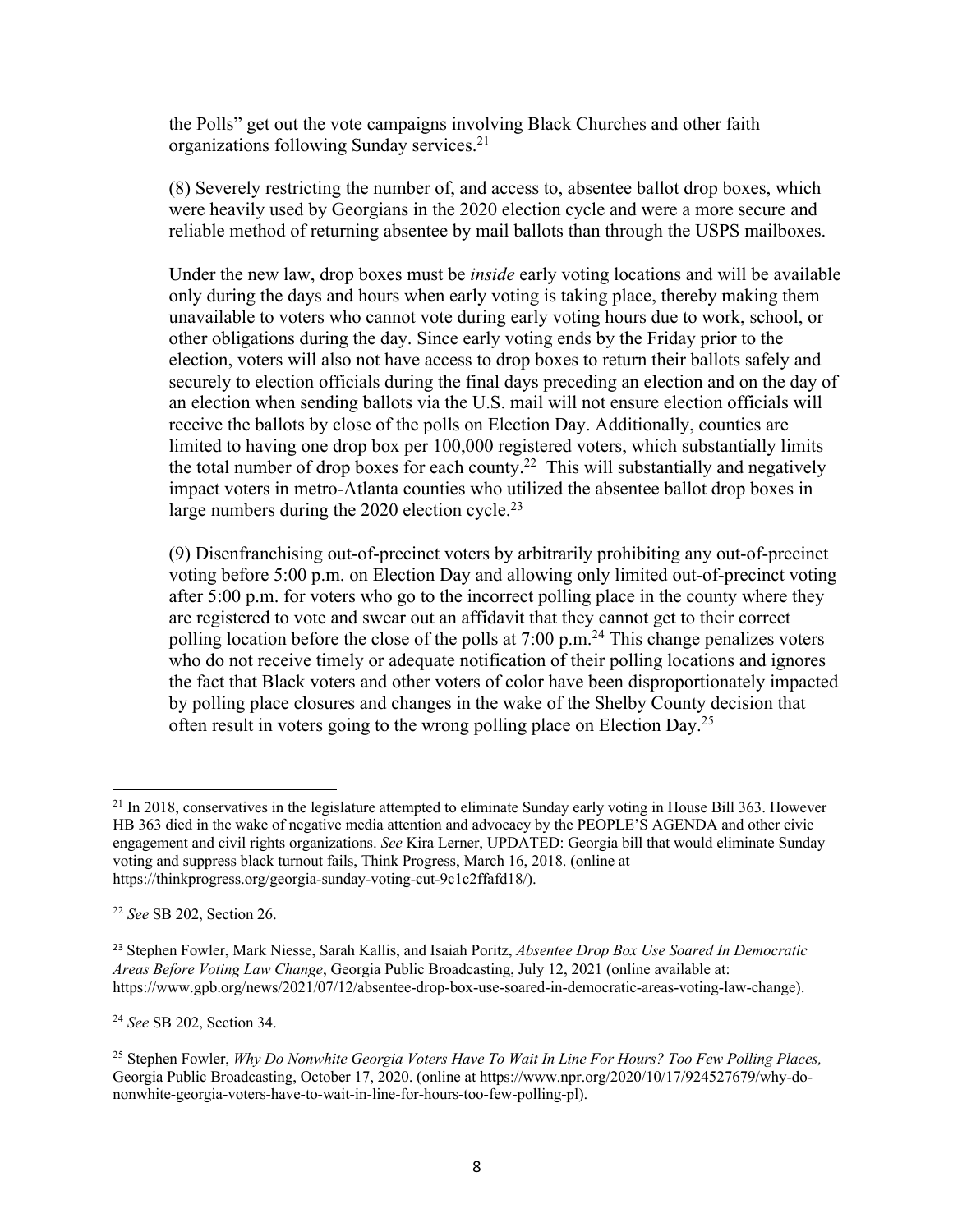(10) Stripping the elected Secretary of State of his vote on the State Election Board, replacing the Secretary of State with a voting member appointed by the majority party in the General Assembly, and granting the State Election Board the power to effectively take over county Boards of Election, thereby endangering Georgia's free and fair elections by giving the majority party in the state legislature the power to overturn election results for partisan reasons. 26

(11) Encouraging "unlimited" voter challenges on the eve of elections by other electors in the same county as the challenged voters.<sup>27</sup> True the Vote, along with Republican party operatives, led a campaign in numerous Georgia counties to challenge more than 364,000 registered Georgia voters for alleged address changes ahead of the January 2021 U.S. Senate runoff elections with little to no evidence showing the voters were not eligible to vote and substantially burdening election officials who were in the midst of preparing for and administering the elections.<sup>28</sup> SB 202 now codifies these types of mass voter challenges into Georgia law, regardless of whether there is any evidence supporting them and forces elections officials to conduct hearings within ten days of every challenge, with only three days' notice by mail of the hearings to challenged voters.

(12) Criminalizing the act of providing water and food to persons within 150 feet of a polling place or within 25 feet of any voters waiting in line to vote,<sup>29</sup> despite Georgia's history of forcing voters to wait in hours' long lines at polling locations - particularly in areas serving Black voters and voters of color which have been disproportionately impacted by polling place closures.<sup>30</sup>

 $(13)$  Prohibiting the use of mobile voting units,<sup>31</sup> such as the two mobile units purchased by Fulton County for \$750,000 and deployed to alleviate overcrowded polling places with long lines unless the Governor declares an emergency and they are used to supplement the capacity of the polling place where the emergency circumstance occurred. 32

<sup>28</sup> Mark Niesse, *Eligibility of 364,000 Georgia voters challenged before Senate runoff*, Atlanta Journal-Constitution, December 22, 2020. (online at https://www.ajc.com/politics/eligibility-of-364000-georgia-voters-challenged-beforesenate-runoff/3UIMDOVRFVERXOJ3IBHYWZBWYI/).

<sup>29</sup> *See* SB 202, Section 33.

<sup>30</sup> Stephen Fowler, *Why Do Nonwhite Georgia Voters Have To Wait In Line For Hours? Too Few Polling Places,*  Georgia Public Broadcasting, *supra*.

<sup>31</sup> *See* SB 202, Section 20.

<sup>32</sup> Ben Brasch, *Want to vote in Fulton's fancy new mobile voting bus? See the schedule,* (online at https://www.ajc.com/news/atlanta-news/want-to-vote-in-fultons-fancy-new-mobile-voting-bus-see-theschedule/OXPVK4Y3ENAIRKOMYA43673ZLM/), Atlanta Journal-Constitution, October 19, 2020.

<sup>26</sup> *See* SB 202, Sections 3, 5-7, 12.

<sup>27</sup> *See* SB 202, Section 15.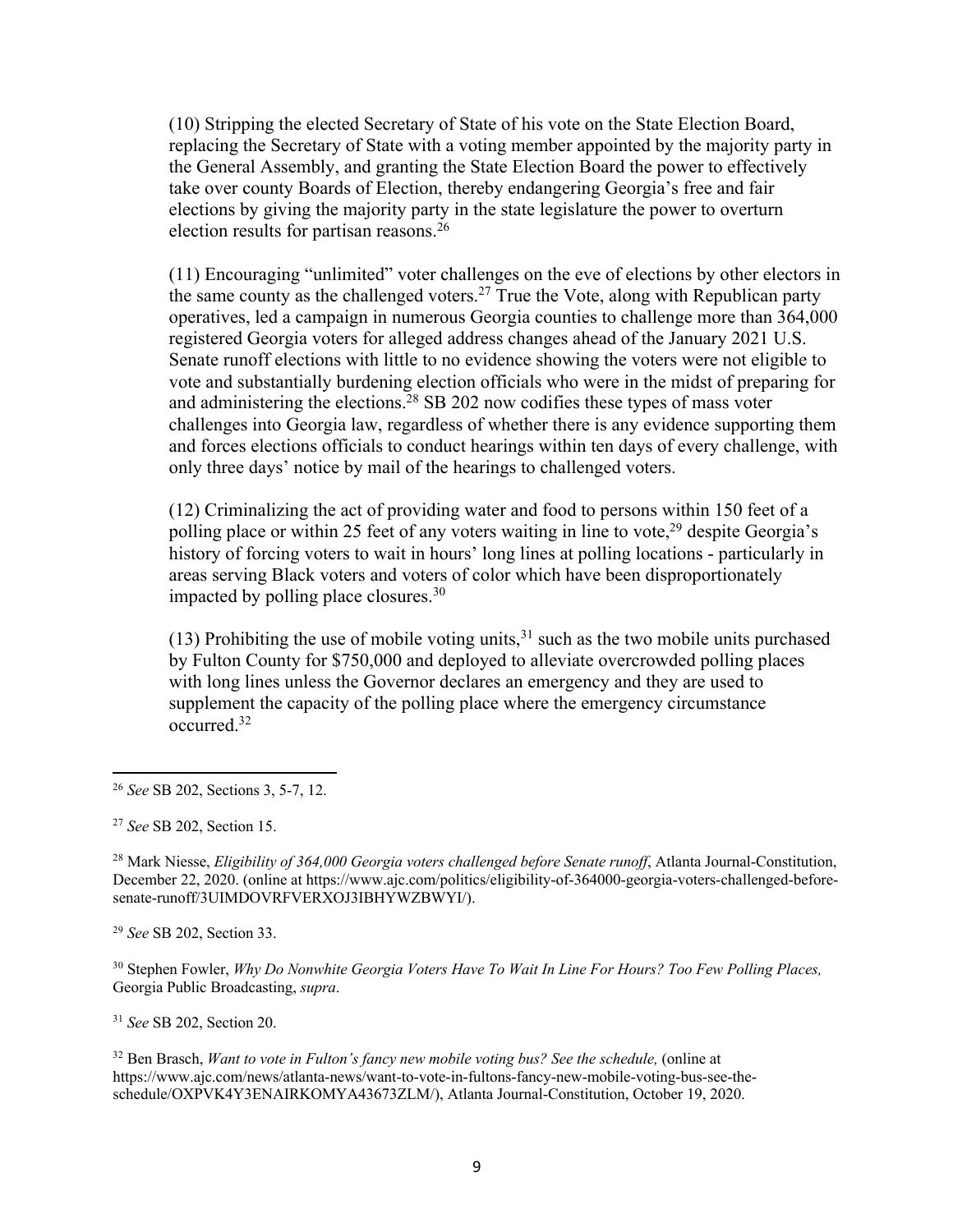Many of these changes will severely and negatively impact many voters across Georgia, including rural voters, especially those living below the federal poverty line, who do not have reliable access to private vehicles or public transit options for transportation to the polls and to their county registrar's offices to vote in person, to deposit absentee ballots at drop boxes, to cure absentee ballot ID issues or to get to their correct polling location if they find out they are at the incorrect polling location.

Limiting access to early voting hours and restricting access to drop boxes to those same early voting hours will likely harm rural voters, including farmers and other agricultural workers, who spend their days - from early morning until sundown - toiling in their fields, caring for their livestock and tending to their other daily responsibilities - and who will be unable to avail themselves of early voting in counties adopting the bare minimum number of hours of early voting or absentee ballot drop boxes due to the new law which reduces the number of drop boxes and limits their availability to the same time and locations as where early voting is taking place.

Moreover, many rural Georgians still have no reliable access to broadband internet, making it difficult for them to access online voter education materials, necessary forms for absentee ballot applications or to be able to register to vote online. It is also likely they will encounter problems accessing the secure portal for submitting absentee ballot applications online when it becomes available due to the lack of access to broadband internet in many rural areas in Georgia.

Since all of the information posted on the Georgia Secretary of State's website is in English language only, agricultural workers and other Georgians with limited English proficiency will also face difficulties locating, understanding and downloading absentee ballot application forms and other critical election information about the new changes to voting procedures from the Secretary of State's website.

Rural Georgians will also face significant difficulties with the new and arbitrary restrictions on out of precinct voting, particularly those who do not have reliable private transportation and where there is a lack of reliable public transit options. Voters who go to the incorrect poll on Election Day before 5 p.m. will be disenfranchised if they cannot get to their correct polling location by the close of polls and those arriving at the incorrect polling location after 5 p.m. will have to submit a sworn affidavit stating they cannot get to their correct polling location before the close of the poll at 7 p.m. These restrictions apply even if the voter did not receive any or adequate notice of a change in their polling location or where polling place changes are made shortly before an election due to "emergency" conditions that render their correct polling location inaccessible.

This massive voter suppression law went fully into effect on July 1, 2021 before the State Election Board and Secretary of State implemented changes to the state's absentee ballot application, the process for securely submitting absentee ballot ID documents over the internet and without any adequate notice to voters about how the SB 202 changes could impact having their vote counted.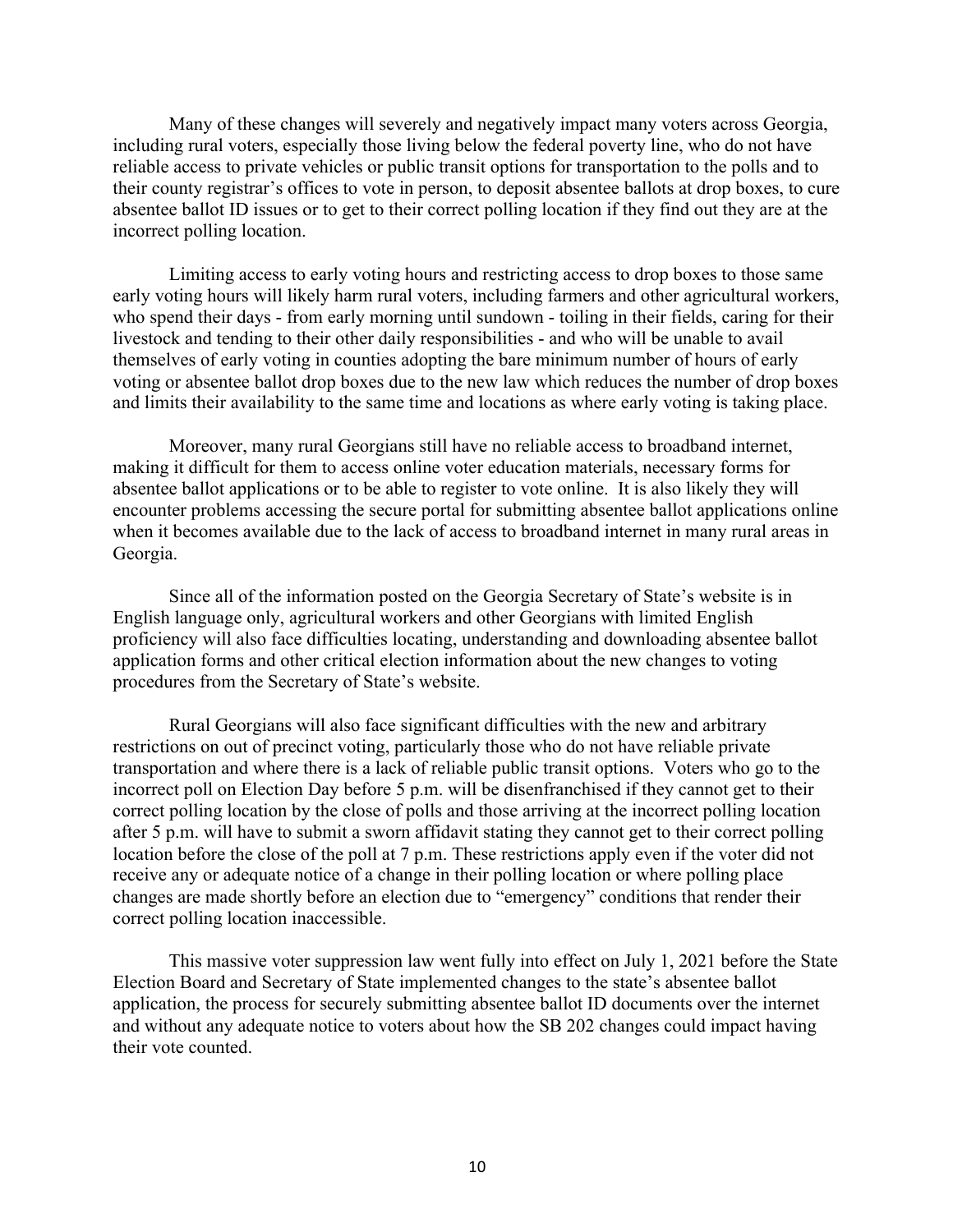In fact, the first elections held under the new law took place on July 13, 2021 - before the new absentee ballot application has been adopted and before any notifications were posted on the Secretary's website about the new restrictions on drop boxes, early voting, out of precinct voting and the handling of absentee ballot applications.

The Georgia State Election Board has still not notified the public about the start of any official rulemaking process to adopt rules necessary for the implementation of all these voting changes. There have also been no scheduled Election Board meetings on the calendar since April 28, 2021.

This law is a prime example of why minimum federal standards, including those set forth in S.1 (For the People Act), are urgently needed to ensure that voters of color are not subjected to discriminatory, arbitrary and unreasonably burdensome barriers, such as those contained in SB 202. The restoration of the preclearance process under the John Lewis Voting Rights Advancement Act would also provide voters with more transparency and notice about election changes, such as those enacted with virtually no transparency by the Georgia legislature in 2021 that could negatively impact their ability to participate in elections or which discriminate on the basis of race or ethnicity. The Preventing Election Subversion Act of 2021 would also provide relief for election workers and officials who have been subjected to intimidation and death threats in the wake of the 2020 election cycle. There is absolutely no reason why election workers, who spend countless hours helping voters and administering Georgia's elections, should be intimidated and threatened for simply doing their jobs. This legislation would provide remedies for these unprecedented attacks on our democracy and right to vote.

### **III. Legislative Reconstitution of County Boards of Election and the Removal of Black Board Members**

In addition to the new mechanisms for the takeover of county election boards and replacement of the Secretary of State as a voting member on the State Election Board contained in SB 202, the Georgia legislature also passed laws in the 2021 legislative session which waged war against selected counties' Boards of Elections in an effort to purge Black board members and ensure the majority party's control over the Boards of Election.

Morgan County, where I served as a member of the Board of Elections since 2010 and was a staunch advocate for voting rights and fair elections, is one of the Boards of Election that conservative legislators reconstituted by giving control over all appointments to the Republican controlled Board of County Commissioners instead of maintaining the bipartisan method of appointing Board Members existing under the prior law. This change resulted in my recent removal as a Board Member, along with a second Black Board Member, Avery Jackson.<sup>33</sup> See HB 162.34

<sup>33</sup> Nick Corasaniti and Reid J. Epstein, *How Republican States Are Expanding Their Power Over Elections,* New York Times, June 19, 2021. (online at https://www.nytimes.com/2021/06/19/us/politics/republican-states.html).

<sup>&</sup>lt;sup>34</sup> Georgia House Bill 162. (online at https://www.legis.ga.gov/api/legislation/document/20212022/197812).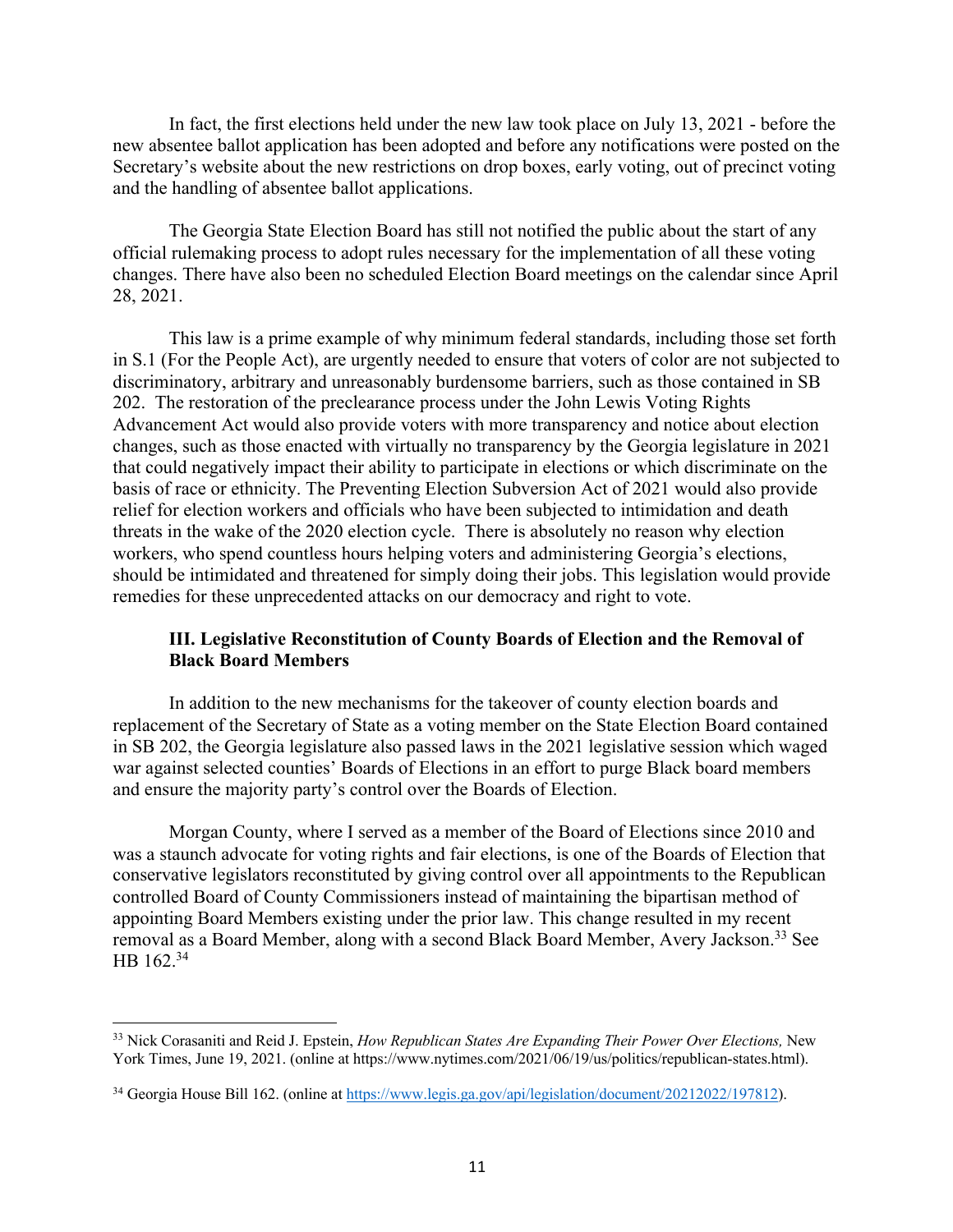Prior to my ouster as a member of the Morgan County Board of Election, I repeatedly fought against efforts by the majority party's members to close and consolidate polling places; objected to the rejection of absentee ballots where the voters' intent was clear because scanner settings did not count marks such as Xs and checkmarks as votes; advocated for the adoption of absentee ballot drop boxes and to make PPE available for poll workers and voters as voting took place during the COVID-19 pandemic; and spent countless hours monitoring Morgan County's polling locations to ensure that any issues which arose on Election Day were handled promptly to ensure that voters had a good experience voting on Election day. I also advocated for the Supervisor of Elections to recruit a more diverse pool of poll workers by reaching out to high school and college students as well as to members of both Young Republican and Young Democrat organizations and spent many hours attending trainings offered by the Georgia Secretary of State's office to ensure I had the information and tools necessary to fulfill my duties as a member of the Morgan County Board of Elections to ensure free and fair elections in Morgan County.

After both Mr. Jackson and I applied for reappointment to the Board following the enactment of HB 162, we were both rejected as candidates without being offered an interview with the Board of County Commissioners and without receiving any explanation from the Board of Commissioners about why were not re-appointed. As a result of the reconstitution of the Morgan County Board of Elections pursuant to HB 162, the Board is now comprised of four White Board members and just one Black Board member.

Having served more than ten years on the Morgan County Board of Elections without any allegations of wrongdoing or neglect of my official duties, I am left with the conclusion that I was ousted from the Board of Elections along with my colleague, Mr. Jackson, because we are Black and because we would not go along with efforts to suppress the vote in order to achieve a partisan result.

The General Assembly also targeted the Troup County Board of Elections, which was reconstituted with the enactment of HB 684.35 As a result of this bill, long-time Black Board Member, Lonnie Hollis, was ousted. Ms. Hollis advocated for Sunday voting as well as a new precinct location at a Black church in a nearby town.36

The Spalding County Board of Elections was also targeted in the 2021 legislative session. The Board was reconstituted with the enactment of HB 769.<sup>37</sup> The fifth member of the Board of Elections will be replaced with a candidate chosen by a majority of the Spalding County Superior Court Judges.<sup>38</sup> Formerly, the fifth member was chosen in a bipartisan manner by the

<sup>35</sup> Georgia House Bill 684 (2021). (online at https://www.legis.ga.gov/api/legislation/document/20212022/200601).

<sup>36</sup> *How Republican States Are Expanding Their Power Over Elections, supra.*

<sup>37</sup> Georgia House Bill 769 (2021) (online at https://www.legis.ga.gov/api/legislation/document/20212022/201683).

<sup>38</sup> *Id.*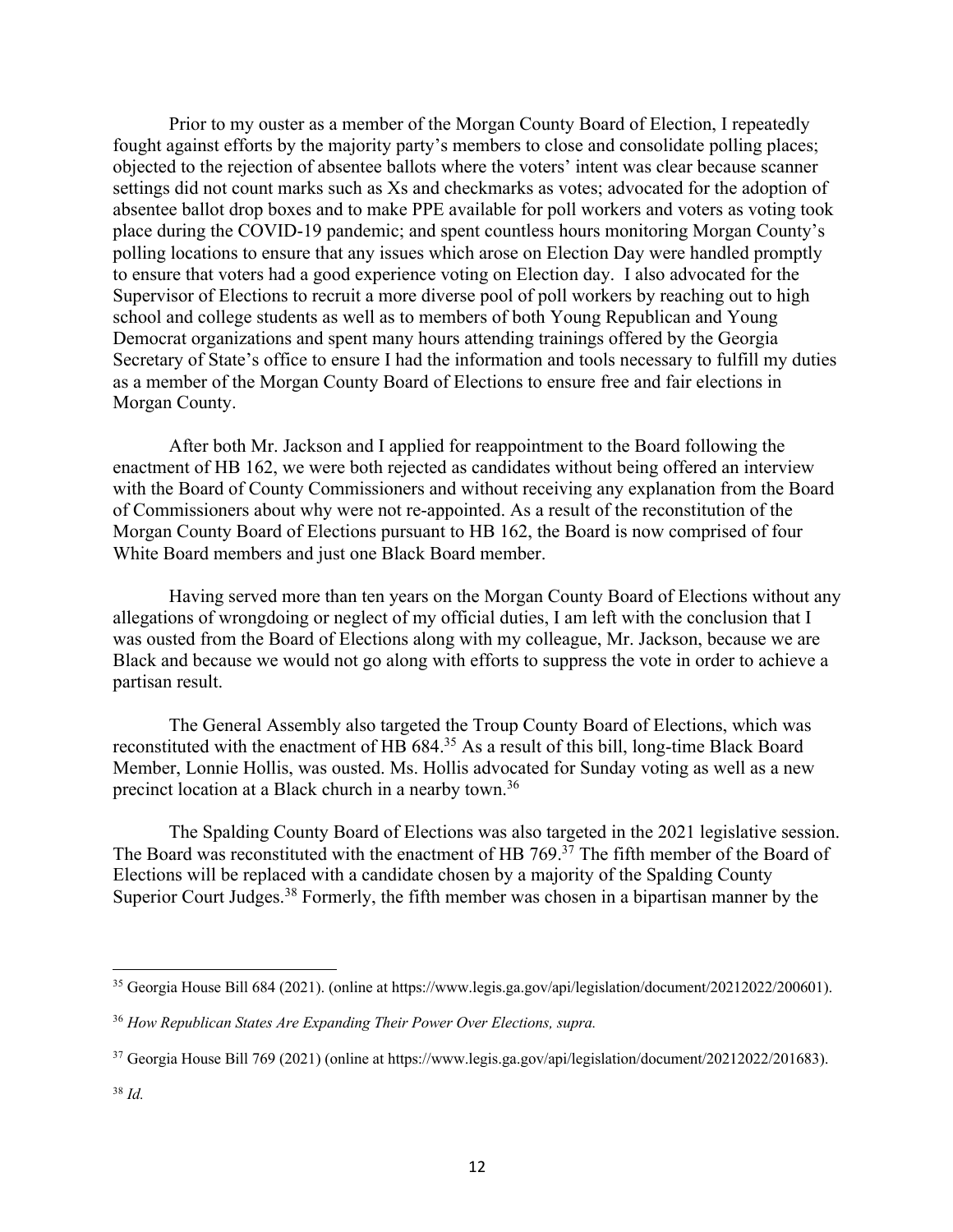two Republican and two Democratic members of the Board of Elections.<sup>39</sup> Currently, all of the Spalding County Superior Court Judges are White males. It is likely that at least one of the two Black Spalding County Board Members will lose their seats and that the new Board will terminate the County's Black election supervisor, Marcia Ridley.

The PEOPLE'S AGENDA is continuing to investigate the reasons why several other Boards of Elections were reconstituted in the past legislative session, including Carroll, Lincoln, Pickens, and Stephens and whether these changes were racially motivated or were made to enable members of the majority party to overturn election results they do not like.

The undemocratic take-overs of local boards of election authorized by the General Assembly and the reconstituting of County Boards of Elections to give day to day control to the majority party presents new risks to free and fair elections in Georgia.

# **IV. Redistricting**

The 2021 redistricting cycle in Georgia will be the first redistricting cycle after the release of decennial Census data in the state in many years that will take place without the full protections of Section 5 of the Voting Rights Act.

The PEOPLE'S AGENDA fully expects that the majority party in the Georgia legislature will continue engaging in a secretive, backdoor map drawing process that provides little to no transparency. While the Joint Committee on Legislative and Congressional Reapportionment scheduled a series of Town Hall meetings for the public to submit comments prior to the release of the legacy and final Census data, the Joint Committee does not intend to respond to any questions from the public and there are no current plans to provide any meaningful opportunities for the public to participate in the fair drawing of districts after the release of the legacy and final Census data.

In fact, Representative Bonnie Rich, one of the Co-Chairs of the Committee, said during a June 15th Town Hall that the Committee was not sure whether they would even continue to hold public meetings after the final Census data is released.<sup>40</sup> Not holding meetings would prevent members of the public and their advocates, including the PEOPLE'S AGENDA, from reviewing and commenting on the legislature's proposed maps before they are adopted and signed into law. This is unacceptable and raises serious concerns that the delays in the release of the Census data will be used as a pretext to deny members of the public an opportunity to advocate against racially gerrymandered maps and plans that dilute the voting strength of Black voters and other voters of color.

<sup>39</sup> *See* Code of Spalding County, Section 5.102, Georgia House Bill 657, § 1, 2-28-03) (online at https://library.municode.com/ga/spalding\_county/codes/code\_of\_ordinances?nodeId=DIVILALOAP\_PTVBOCOA U\_CH6BOEL\_S5.102ME).

<sup>40</sup> YouTube Video Recording of the June 15, 2021 Joint Committee on Legislative and Congressional Redistricting. (online at https://www.youtube.com/watch?v=Pk-fJxgYeUk).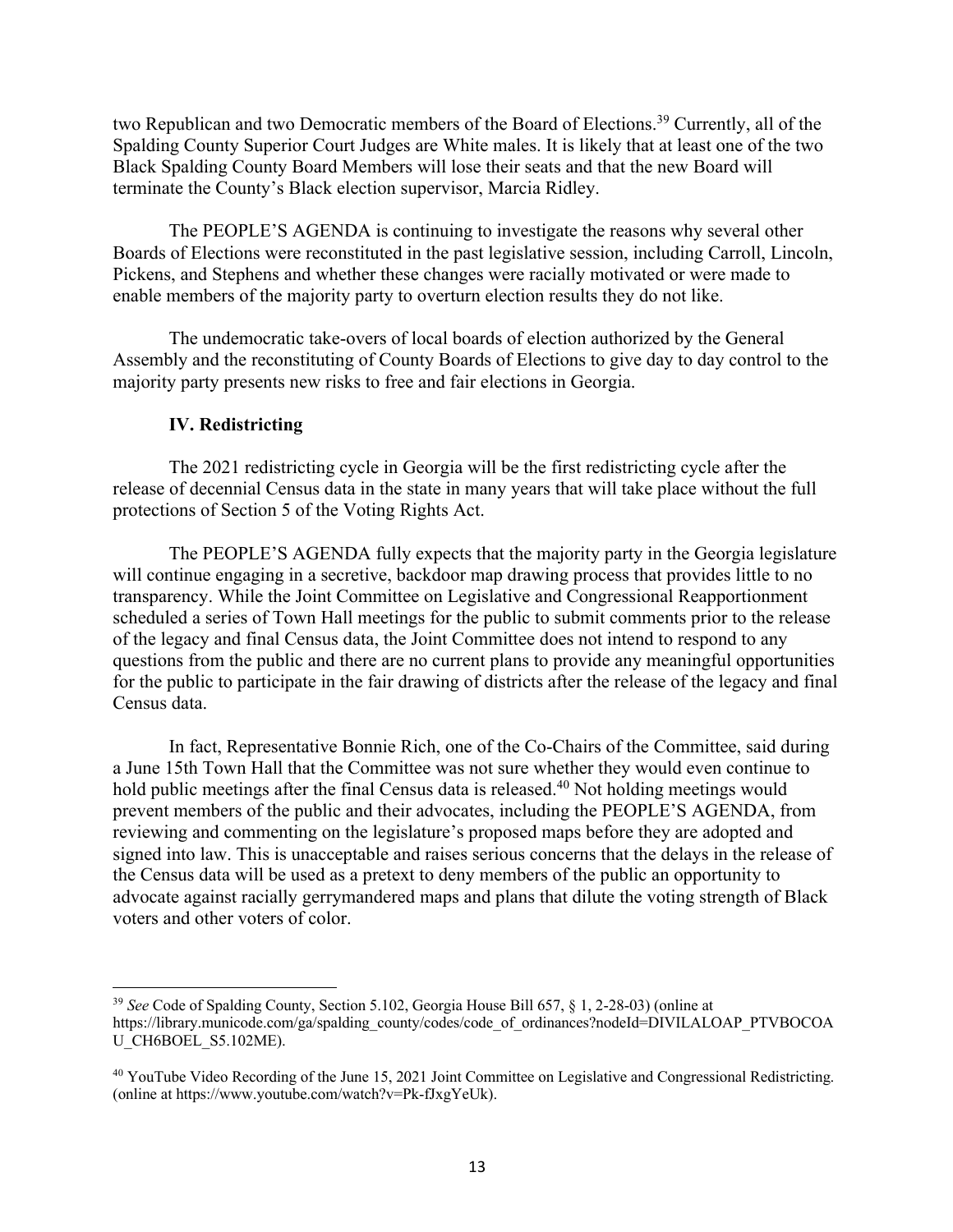Following the Shelby County decision, conservatives in the Georgia legislature introduced two mid-decade redistricting bills which sought to reduce the percentage of the Black population in Republican held districts that were starting to become more competitive. For example, during the 2015 legislative session, the conservative-led General Assembly passed House Bill 566, which included redistricting plans for House Districts 105 and 111, when the racial demographics of those districts were changing with increasing percentages of the minority population. Governor Deal signed the redistricting plans into law on May 12, 2015.41 The Georgia State Conference of the NAACP, along with individual voters in Districts 105 and 111, filed a lawsuit challenging those redistricting plans as unconstitutional racial gerrymanders.<sup>42</sup> The Plaintiffs filed a motion for preliminary injunction to enjoin elections under the gerrymandered plans.

Although the three-judge panel assigned to the case denied the Plaintiffs' motion, finding that it fell short of meeting the high threshold for obtaining preliminary injunctive relief, the majority of the three-judge District Court panel found the Plaintiffs' evidence that race predominated the redistricting process to be "compelling" and noted that the whole idea of redistricting House Districts 105 and 111 arose amidst talk about the changing demographics in Gwinnett and Henry Counties.<sup>43</sup> The District Court's majority panel decision also highlighted an email noting that the redistricting plan reduced the percentage of Black population in House District 105 by two percentage points, which the stakeholders considered to mean they had accomplished their goal.44

Only two years later, and in the wake of Hillary Clinton winning eight of ten counties in the Metro Atlanta area in the 2016 presidential contest, conservative members of the Georgia House of Representatives introduced HB 515<sup>45</sup> during the 2017 legislative session which sought to strengthen two Republican Metro Atlanta districts, including House District 105 which had already been subject to mid-decade redistricting in 2015. The proposed plans involved decreasing the Black population in those districts to make them more competitive for Republicans. After this effort to racially gerrymander these House districts received significant negative local and national media attention<sup>46</sup> and staunch opposition from individual voters, the PEOPLE'S AGENDA, other civic engagement groups and voting rights experts, the proposed redistricting of the two House districts in HB 515 was eventually withdrawn.

<sup>45</sup> Georgia House Bill 515 (2017) (online at https://www.legis.ga.gov/api/legislation/document/20172018/169340).

<sup>&</sup>lt;sup>41</sup> See, legislative history of Georgia HB 566 (2015) on the Georgia General Assembly's website. (online at https://www.legis.ga.gov/legislation/44463).

<sup>42</sup> See, *Georgia State Conf. of NAACP v. Georgia*, 312 F. Supp. 3d 1357 (N.D. Ga. 2018).

<sup>43</sup> *Georgia State Conf. of NAACP, supra at* 312 F. Supp. 3d 1364-65.

<sup>44</sup> Id. at 312 F. Supp. 3d 1365.

<sup>46</sup> See, e.g., Mark Joseph Stern, *Georgia Republicans Pass Racial Gerrymander to Kick Black Voters Out of GOP Districts*, Slate, March 7, 2017; Kristina Torres, *House Republicans back off redrawing some district lines in Georgia*, Atlanta Journal Constitution, March 24, 2017. (online at https://www.ajc.com/news/state--regional-govt- politics/house-republicans-back-off-redrawing-some-district-lines-georgia/v0mnaGrqeudZIhOt0WZXlN/).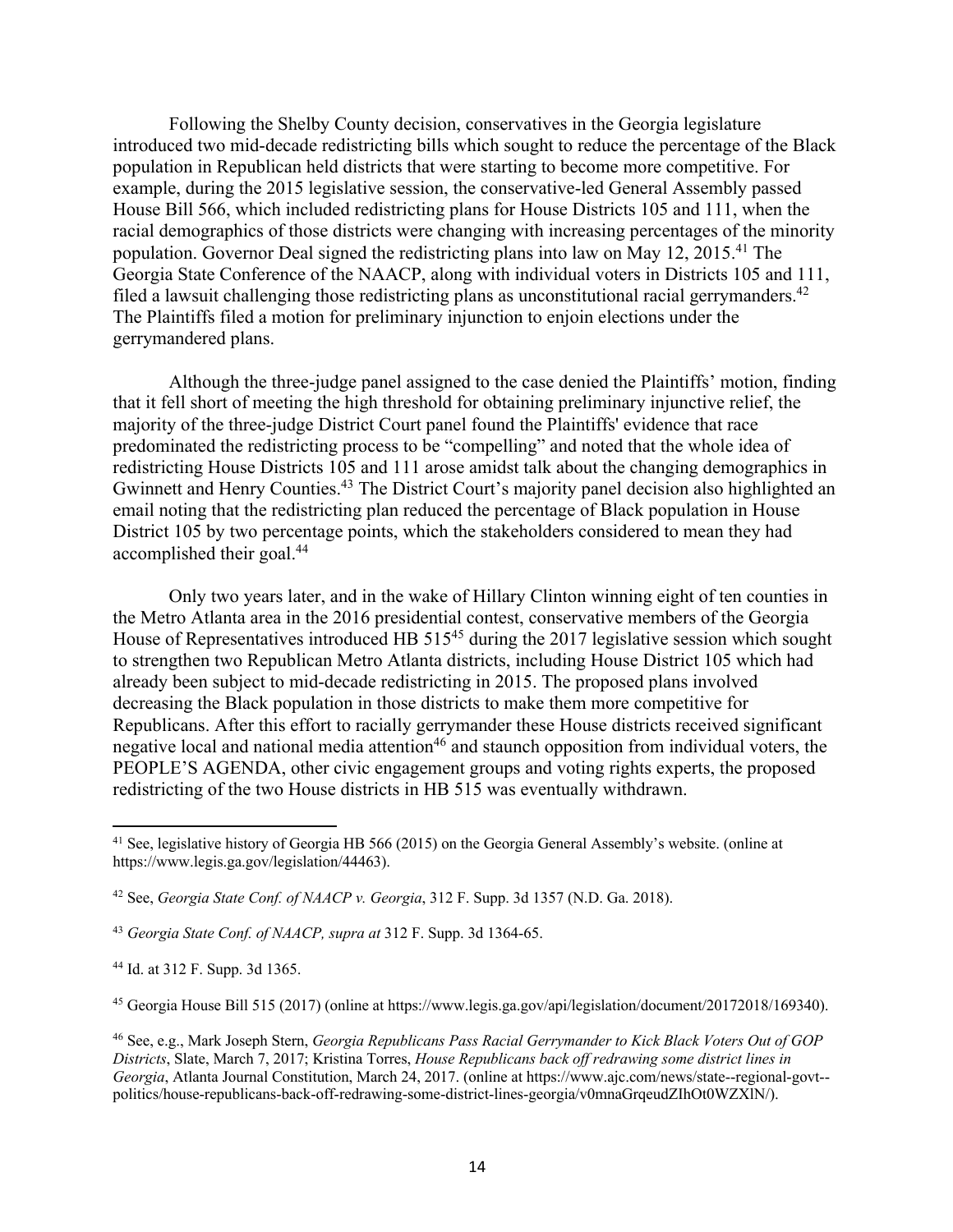Given the history of unconstitutional racial gerrymandering and efforts to dilute the voting strength of Black voters and other voters of color by white conservatives in the Georgia General Assembly, the PEOPLE'S AGENDA is very concerned about the potential for a repeat of these tactics during the 2021-2022 redistricting cycle in Georgia - particularly in the absence of preclearance of the redistricting plans by the Department of Justice.

### **V. Voter Purges at the State and Local Levels in Georgia**

Georgia Secretary of State, Brad Raffensperger, recently announced that his office identified over 100,000 Georgia registered voters who have been targeted for removal from the official voter registration list because of alleged address changes, mail returned to election offices and inactivity on the part of the voter. $47$ 

In a 2018 report, the Brennan Center for Justice found that states previously covered by Section 5 of the Voting Rights Act had shown significant increases in the numbers of voters purged from the voter registration rolls post-Shelby. In fact, the report found that Georgia purged approximately twice as many voters (1.5 million) between 2012 and 2016 than the state purged between 2008 and 2012. While many of these purges are attributable to the state's "use it or lose it" law that targets voters for removal after a period of inactivity, local county boards of election have also played an active, and sometimes unlawful and discriminatory role, in the purging of voters of color from the registration rolls to suppress the vote.

One of the most notorious post-Shelby purge cases at the local level in Georgia involved the removal of Black voters from the voter registration rolls by the majority white Hancock County Board of Elections and Registration during the summer and fall of 2015 before a hotly contested municipal election in the City of Sparta in which white candidates challenged longterm Black incumbents. All but two of the challenged voters were Black. The challenge proceedings resulted in the removal of 53 voters from the voter registration list. Many more eligible voters were threatened with removal from the rolls even though they were properly registered to vote in the county.

After time-consuming and expensive litigation, the parties eventually agreed to resolve the case with a consent order in which illegally purged voters were restored to the registration rolls, the board agreed to implement reforms to its purge processes, an independent "examiner" was appointed by the Court to monitor the board's compliance with the consent order, and the Court retained jurisdiction over the matter for a period of five years.

Since the Hancock County matter, the PEOPLE'S AGENDA has learned about other efforts made to purge voters improperly from the voter registration rolls in Laurens and DeKalb Counties. The PEOPLE'S AGENDA has been forced to divert time and resources to the

<sup>47</sup> Brad Raffensperger, *Secretary Raffensperger Takes Action To Uphold Ballot Integrity With Major List Maintenance Effort*, Georgia Secretary of State's website. (online at https://sos.ga.gov/index.php/elections/secretary\_raffensperger\_takes\_action\_to\_uphold\_ballot\_integrity\_with\_major list maintenance effort).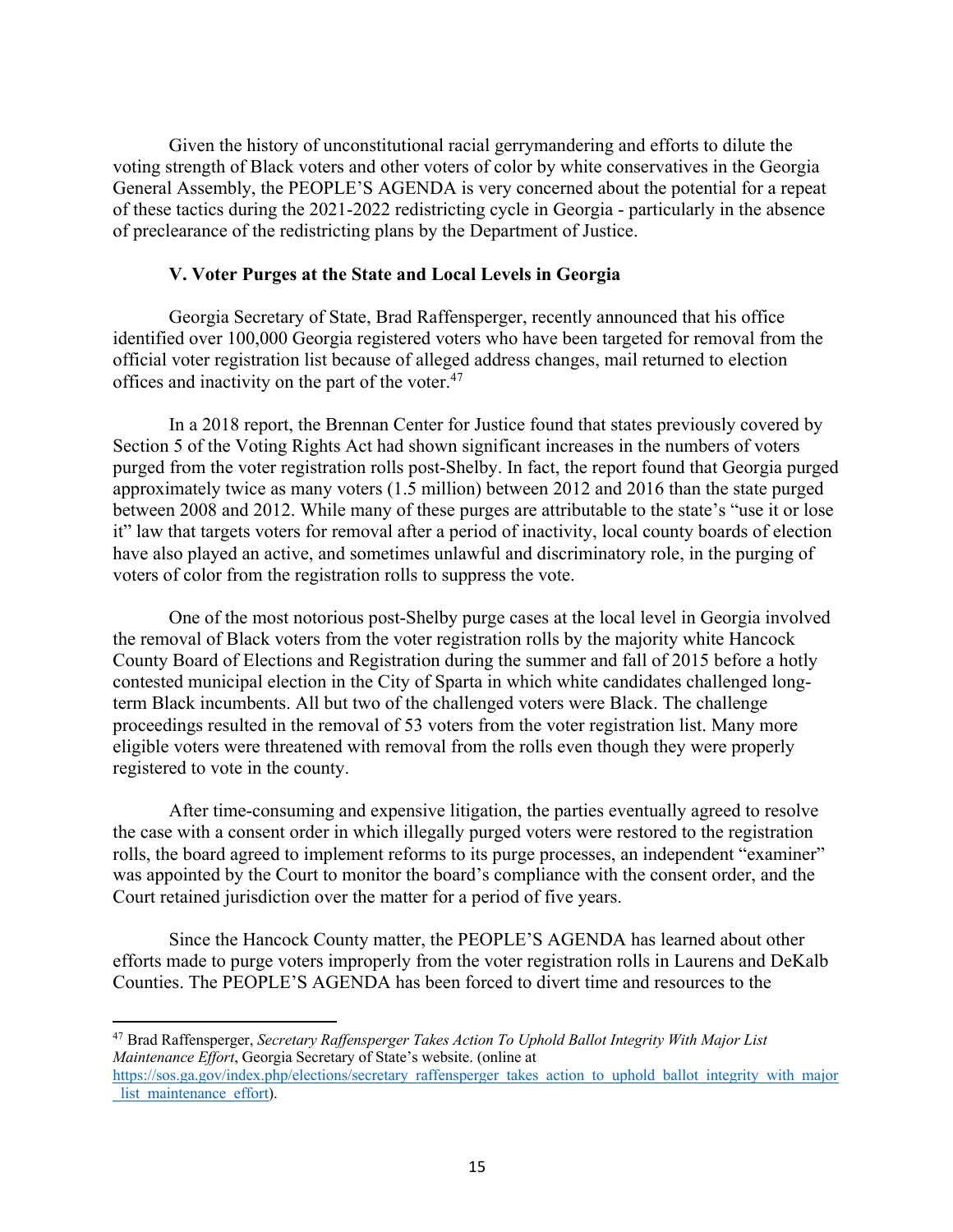investigation of these purges and litigation brought against DeKalb County by the PEOPLE'S AGENDA and the Georgia State Conference of the NAACP for improper purges of registered voters has now been settled with the County Board of Elections modifying its procedures and the restoration of improperly purged voters to the voter registration list.<sup>48</sup>

# **VI. Polling Place Closures and Changes**

In the aftermath of the Shelby County decision in 2013, many of Georgia's county boards of election proposed or took action to close, consolidate or move polling locations—oftentimes in areas primarily serving voters of color and in underrepresented communities.

In fact, while Georgia added almost 2 million voters to its voter registration rolls since 2013, the total amount of polling places statewide decreased by 10 percent according to a joint report by Georgia Public Broadcasting, National Public Radio and ProPublica.<sup>49</sup> By June 2020, the report found "Georgia voters had 331 fewer polling places than in November 2012, a 13% reduction."50 This report also found stark racial disparities in the decrease in polling locations in Black neighborhoods which have translated into long lines and delays at the polls. The report found that approximately two-thirds of the polling locations that had to stay open past the 7:00 p.m. poll closing time in the June 9, 2020 primary were in majority Black neighborhoods.<sup>51</sup>

The PEOPLE'S AGENDA anticipates that the efforts to close and change polling locations is likely to continue, especially in light of the campaign by the legislature in 2021 to reconstitute county Boards of Election and remove Black Board members who have opposed such efforts in the past.

In fact, in a recent article published in the Albany Herald, it was reported that the Dougherty County Board of Elections was planning to consider a proposal to close 10 of the county's 28 polling locations, purportedly due to low turnout in last November's general election<sup>52</sup> - ignoring the impact of the COVID-19 pandemic on in-person voting - with many voters choosing to vote by mail in the 2020 election cycle. After the PEOPLE'S AGENDA objected to the proposed closure of these polls, the Board of Elections tabled the idea.

Since the Shelby County decision, the PEOPLE'S AGENDA and other civic engagement organizations have been forced to devote a significant amount of time and resources to

<sup>50</sup> *Id.*

<sup>&</sup>lt;sup>48</sup> Georgia State Conf. of Natl. Assn. for Advancement of Colored People v. DeKalb County Bd. of Registration and Elections, 484 F. Supp. 3d 1308 (N.D. Ga. 2020).

<sup>&</sup>lt;sup>49</sup> *Why Do Nonwhite Georgia Voters Have to Wait in Line for Hours? Too Few Polling Places, Georgia Public* Broadcasting, *supra*.

<sup>52</sup> Tim Wesselman, *Local precinct closings considered*, Albany Herald, June 19, 2021. (online at https://www.albanyherald.com/opinion/tim-wesselman-local-precinct-closings-considered/article\_32ebe7c4-d121- 11eb-ac14-33aa22a50d98.html).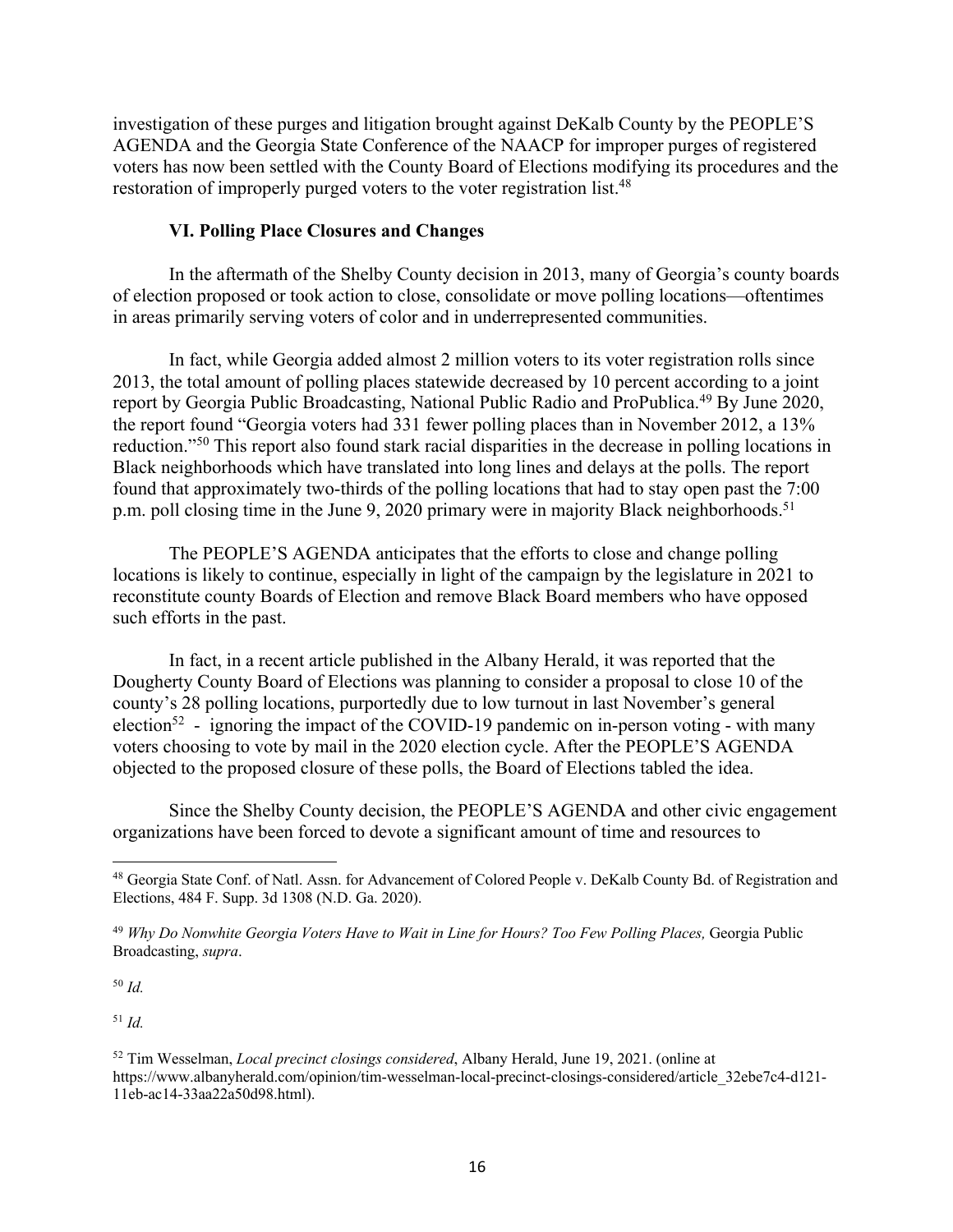monitoring proposals to close, consolidate or move polling locations across the state's 159 counties. Our work dealing with these polling place changes has included issuing public records requests for county boards of election minutes and agendas, sending staff and coalition members to observe and make comments at board of election meetings, submitting written objections to proposals to close or change polling locations, and organizing rapid response actions with community members who are impacted by these changes.

In the aftermath of the Shelby County decision and in the absence of preclearance, we often have little or no reasonable advance notice of these polling place changes, there has been a lack of transparency in the stated rationales for these changes in minority communities, and we are often forced to turn our attention toward organizing a rapid response in an attempt to stop or ameliorate these changes while juggling our other important organizational initiatives and priorities.

The PEOPLE'S AGENDA discovered the potential closure of polling locations by the Dougherty County Board of Elections through the aforementioned Albany Herald article. Notably, the Dougherty County Board of Elections, like a number of other Georgia County Boards of Election, does not publish its minutes or agendas on its website, making it difficult for the public to learn about plans to close polls or other changes in advance of the changes becoming final.

Prior to the Shelby County decision, county boards of election were required to submit polling place and voting precinct changes to the Department of Justice ("DOJ") for preclearance to ensure that the changes did not retrogress the ability of minority voters to elect candidates of their choice or discriminate against Black voters and other voters of color. The preclearance process prevented many of these changes from taking effect and acted as a deterrent to the adoption of such changes.

While the PEOPLE'S AGENDA and our state partners have achieved some success in stopping or ameliorating the scope of some polling place changes post-Shelby, we have been unable to prevent them all from taking effect. Some of the additional post-Shelby efforts to close, consolidate or move poll locations by county boards of elections in Georgia have included, but are not limited to:

- A proposal to close all but two polling places in Randolph County, which would have disproportionately impacted voters of color and suppressed the minority vote in this economically challenged, rural county, was tabled after the PEOPLE'S AGENDA and other advocacy groups organized community opposition to the plan;
- A proposal to eliminate all but one of the City of Fairburn polling places, even though the number of polling places had been increased in recent years because of long lines on Election Day, was rescinded following advocacy efforts by the PEOPLE'S AGENDA and other groups;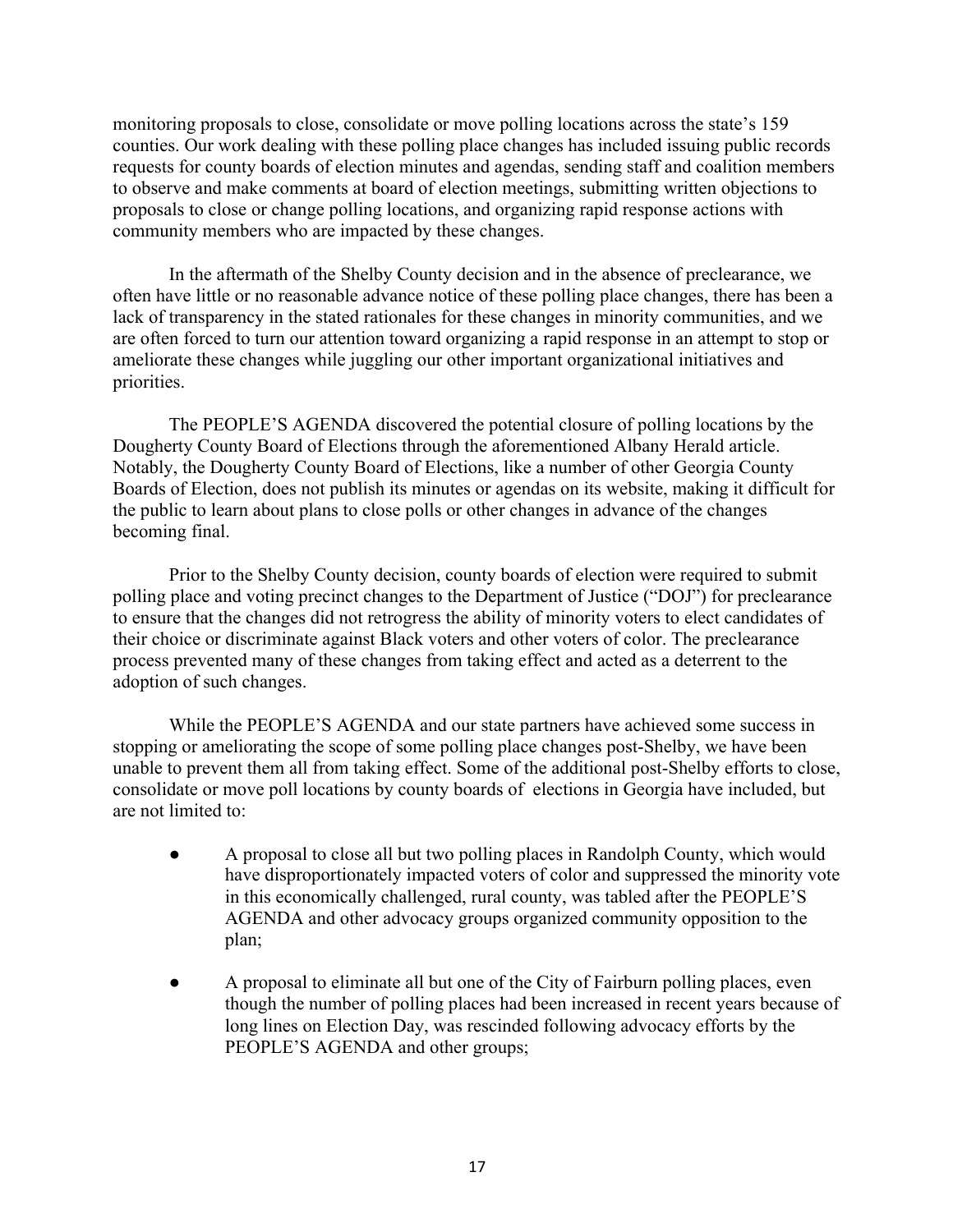- A proposal to eliminate all but one of Elbert County precincts and polling locations to the detriment of voters of color in a rural county with no robust public transit service was rescinded after opposition by advocacy groups and voters;
- The PEOPLE'S AGENDA and other groups have led advocacy efforts to oppose polling place and precinct changes in Fulton County in the wake of Shelby with some success;
- A proposal to close 2 of 7 precincts and polling places in Morgan County after the county previously reduced the number of polling locations from 11 to 7 in 2012, was rejected after the board considered opposition to the plan by the PEOPLE'S AGENDA.
- A proposal to reduce the number of precincts and polling locations from 36 to 19 in Fayette County was tabled in the face of opposition by the PEOPLE'S AGENDA, other civic engagement groups and voters;
- A proposal to consolidate all polling locations to a single location in Hancock County, a majority-Black, economically challenged, rural county with no regularly scheduled public transit, was tabled after the PEOPLE'S AGENDA, other civic engagement groups and voters organized against the proposal;
- A proposal to eliminate 20 of 40 precincts and polling locations in majority-Black and economically challenged neighborhoods in Macon-Bibb County was scaled back as a result of advocacy efforts by the PEOPLE'S AGENDA and other civic engagement groups; and,
- A proposal by the Macon-Bibb County Board of Elections to move a polling location in a majority-Black precinct from a public gymnasium to a Sheriff's Office was defeated only after 20% of the registered voters in the precinct signed a petition opposing the move.

Consequently, we often have to devote even more time and resources to assist voters impacted by these changes. Since polling place closures and relocations are not always widely publicized by county boards of election, voters often show up to vote on Election Day at their former polling place and are surprised to learn that the poll has moved. In light of the changes made to out-of-precinct voting by SB 202, voters who show up to the incorrect polling location on Election Day before 5 p.m. will be disenfranchised if they cannot vote at their correct polling location before it closes. Voters who arrive after 5 p.m. will have to sign a sworn statement that they cannot get to their correct polling location by close of the poll or will be required to go to their correct polling location to cast their ballot.

Voters who are used to walking to their polling place and learn on Election Day that the poll has been moved several miles away may be unable to travel to the new polling location that day, especially if there is no accessible public transit. Some voters may have other commitments with their jobs, childcare or other responsibilities which prevent them from spending more time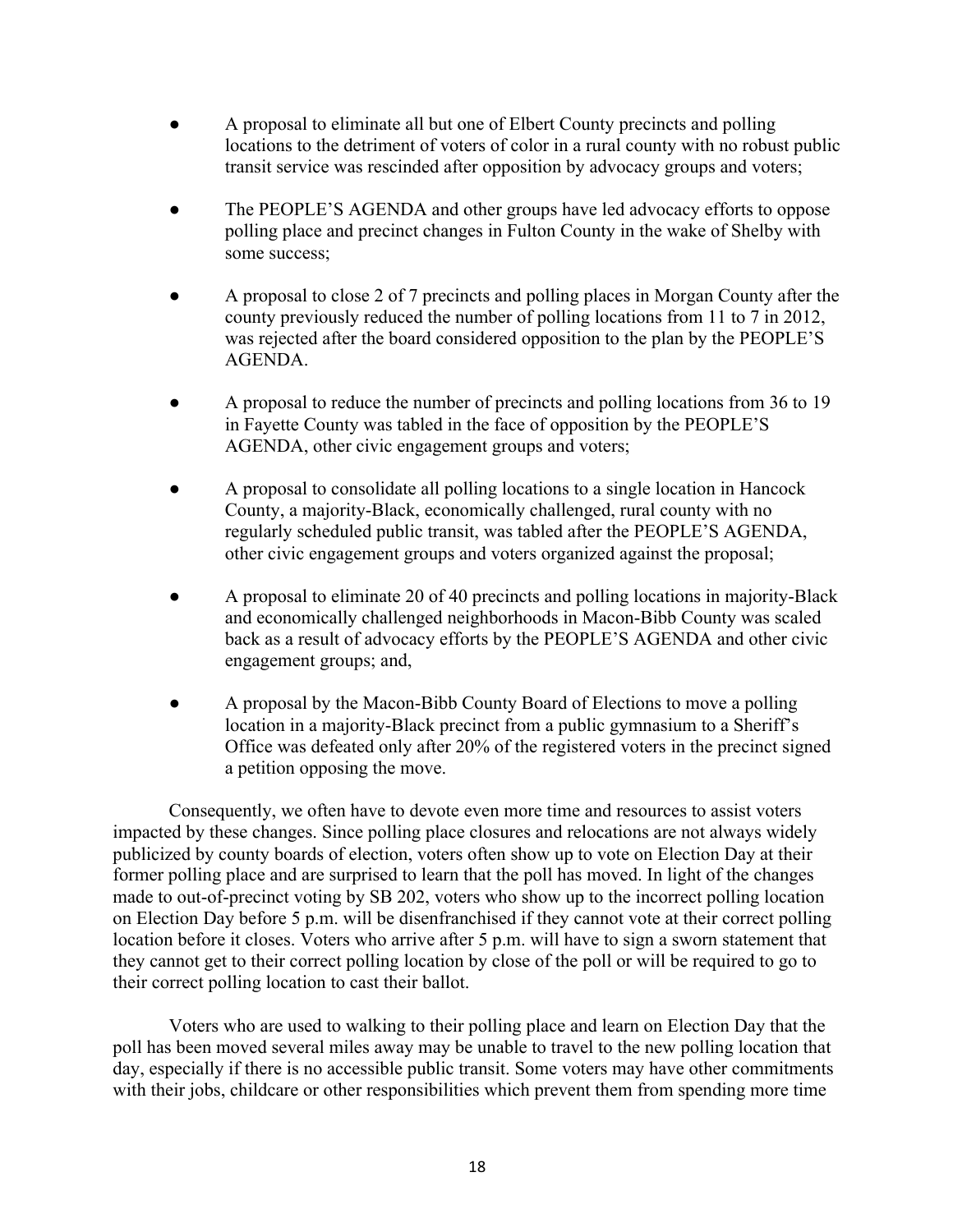traveling to the new polling location and, as a result, it is foreseeable that eligible voters will be disenfranchised by poll closures, such as those that were under consideration in Dougherty County.

Therefore, it is critically important that Congress restore the preclearance provisions of the Voting Rights Act to ensure that the increasingly partisan Boards of Election are not allowed to close and change polling locations to disenfranchise voters in order to achieve a partisan result.

# **VII. Georgia's Flawed Voter Registration Citizenship Match**

The PEOPLE'S AGENDA, voters and advocates were forced to litigate multiple lawsuits over the past eleven years challenging various iterations of the state's "exact match" voter registration process that was demonstrated to prevent Georgia's eligible people of color from completing the voter registration process.<sup>53</sup> In fact, just prior to the 2018 mid-term election, the Associated Press reported that there were more than 53,000 voter registration applications on hold because of Georgia's "exact match" process—the vast majority of which had been submitted by Georgians of color.<sup>54</sup>

While the legislature and Governor Kemp finally abandoned the exact identity match requirement, which prevented applicants from completing the registration process unless there was an exact match of their name, date of birth, and Georgia driver's license or Social Security number listed on their voter registration form with the state's Department of Driver's Services or Social Security records, they have done nothing to remedy the routine flagging of Georgia's United States citizens as potential non-citizens because of the state's continued use of outdated citizenship records in the voter registration process. The PEOPLE'S AGENDA and other civic engagement organizations believe that the state's refusal to reform the deficient citizenship match process has more to do with the current anti-immigrant mood within certain segments of Georgia's state government and legislature than with any legitimate rationale that this process is warranted to prevent non-citizens from registering to vote—particularly when the process relies on outdated citizenship data that does not reflect current information about the citizenship of the applicants.

As a result, the deficient and discriminatory citizenship match process has been allowed to continue, delaying or preventing Georgians who are United States citizens from completing the voter registration process. The PEOPLE'S AGENDA will be forced to continue to divert time and resources to the litigation challenging this process for the foreseeable future in the absence of preclearance.

<sup>53</sup> See *Morales v. Handel*, Civil Action No. 1:08–CV–3172, 2008 WL 9401054 (N.D.Ga. 2008); *Georgia State Conference of the NAACP v. Kemp*, Civil Action No. 2:16-cv-00219-WCO (N.D.Ga. 2016); *Georgia Coalition for the People's Agenda v. Kemp*, 1:18-CV-04727-ELR (N.D. Ga. 2018).

<sup>54</sup> Ben Nadler, Voting rights become a flashpoint in Georgia governor's race, AP, October 9, 2018. (online at https://www.apnews.com/fb011f39af3b40518b572c8cce6e906c.)